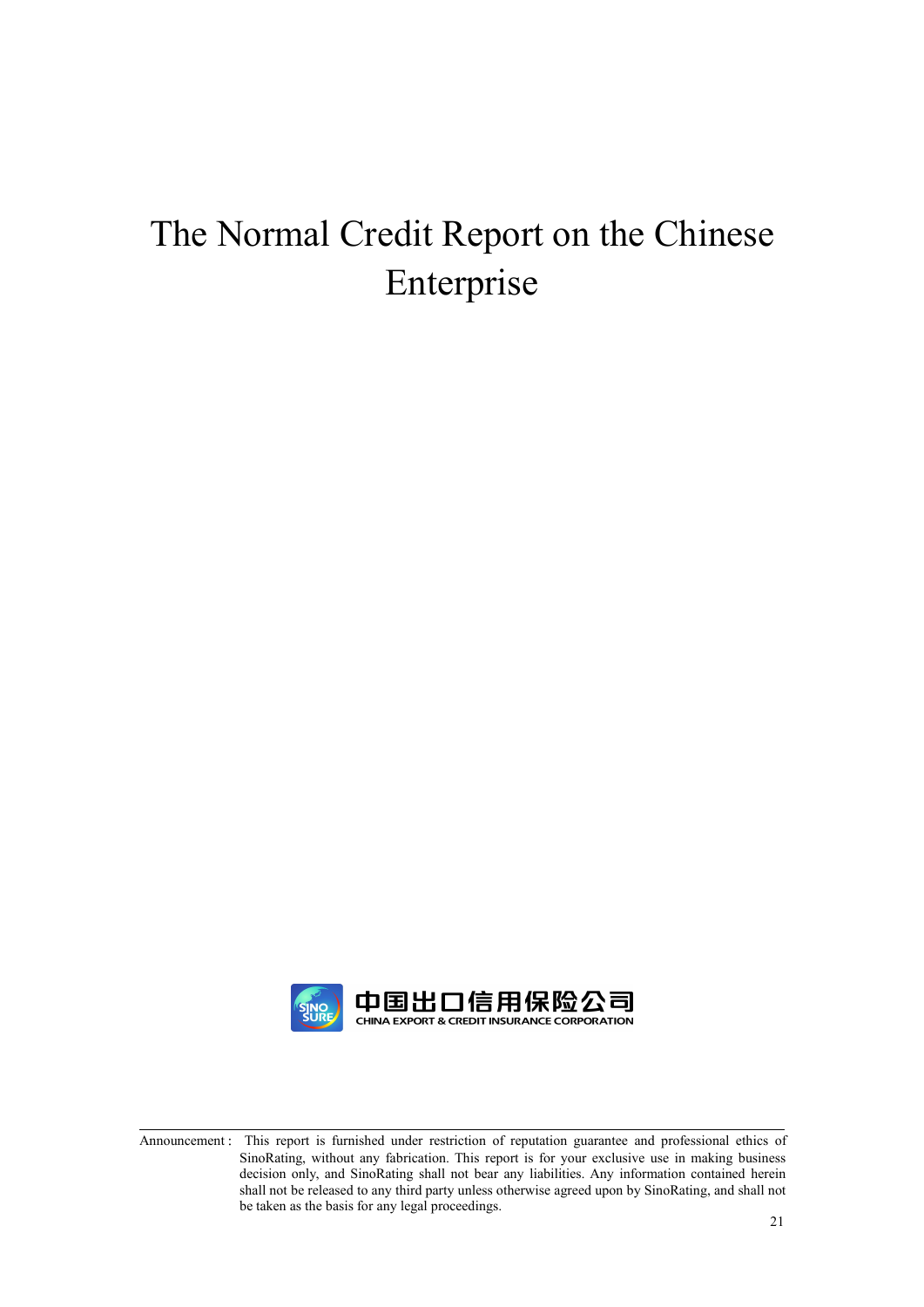# **\*\*\*\*(Customer):**

SinoRating sends you this credit report according to your following inquiry on 2010-04-06:

| $RefNo.$ : | 121-104154-05-107(20100203797)            |  |
|------------|-------------------------------------------|--|
| 提供公司名称:    | 样本进出口有限公司                                 |  |
|            | EXAMPLE IMPORT AND EXPORT CO LTD          |  |
| 提供公司地址:    | 北京市北四环西路9号样本大厦                            |  |
|            | EXAMPLE MANSION, NO.9 NORTH 4TH RING WEST |  |
|            | ROAD, BEIJING, 100080, CHINA              |  |

| The Given Name:                 | EXAMPLE IMPORT & EXPORT CO., LTD.                                |  |
|---------------------------------|------------------------------------------------------------------|--|
| The Given Address:              | BEIJING EXAMPLE MANSION, NO.9, NORTH 4TH                         |  |
|                                 | <b>RING WEST ROAD</b>                                            |  |
| <b>SinoRating Credit Rating</b> | <b>BB</b>                                                        |  |
| <b>SinoRating Default Rate</b>  | $2.35 \sim 3.99\binom{0}{0}$                                     |  |
| Explanation                     |                                                                  |  |
| Announcement                    | SinoRating doesn't ensure that subject's English name shown in   |  |
|                                 | the report is its legal English name, which is provided just for |  |
|                                 | your reference.                                                  |  |

| Should you have any questions, please feel free to contact SinoRating at |                                           |  |
|--------------------------------------------------------------------------|-------------------------------------------|--|
| Tel:                                                                     | (8610)66582474                            |  |
| Fax:                                                                     | (8610)66516097                            |  |
| Email:                                                                   | sinorating@sinosure.com.cn                |  |
| <b>Contact Person</b>                                                    | Wang Tao                                  |  |
|                                                                          | <b>SinoRating Customer Service Center</b> |  |
|                                                                          | $2014 - 01 - 14$                          |  |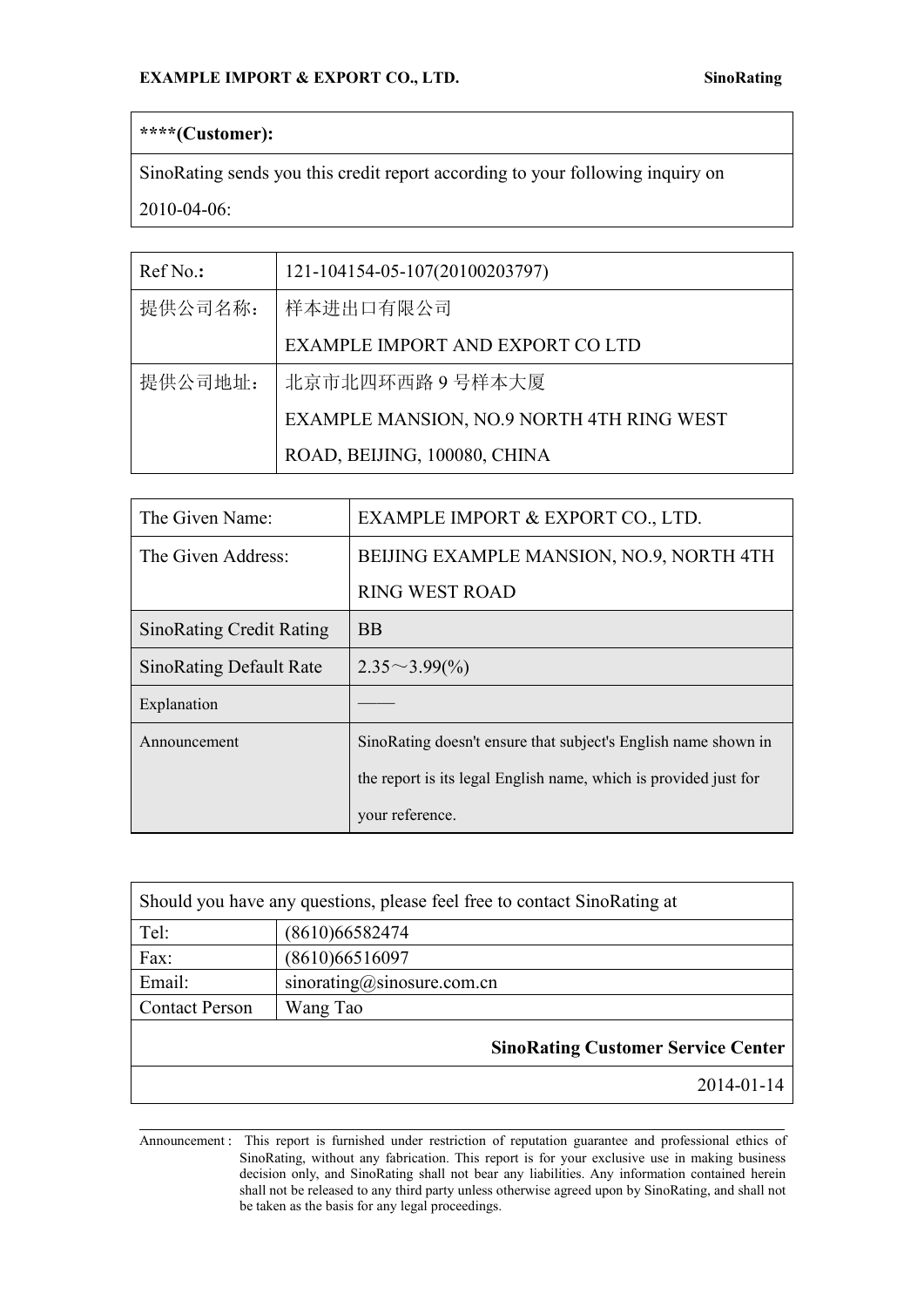# **COMPANY SUMMARY**

| SinoRating Ref. No.             | CHN000000002                                   |
|---------------------------------|------------------------------------------------|
| Company Name                    | EXAMPLE IMPORT & EXPORT CO., LTD.              |
| <b>Operating Address</b>        | BEIJING EXAMPLE MANSION, NO.9, NORTH 4TH       |
|                                 | RING WEST ROAD, HAIDIAN DISTRICT, BEIJING      |
|                                 | CITY(100080)                                   |
| <b>Registered Address</b>       | BEIJING EXAMPLE MANSION, NO.9, NORTH 4TH       |
|                                 | RING WEST ROAD, HAIDIAN DISTRICT, BEIJING      |
|                                 | CITY (100080)                                  |
| Telephone                       | $(86)10 - 6280$ ****                           |
| Fax                             | $(86)10 - 8252$ ****                           |
| Website                         | www.example.com.cn                             |
| Email                           | example@example.com.cn                         |
| <b>Start Year</b>               | 1997-06-12                                     |
| <b>Business Scope</b>           | Trader of electronic products                  |
| Industry                        | Wholesale of computers, software and auxiliary |
|                                 | equipment                                      |
| <b>Industry Code</b>            | 6375                                           |
| <b>Listed Company</b>           | N <sub>0</sub>                                 |
| <b>Export/Import License</b>    | Yes                                            |
| Sales                           | 295,210,000 (2009)                             |
| Net Worth                       | 15,602,000 (2009)                              |
| Employee                        | 15                                             |
| <b>Enterprise Size</b>          | Small                                          |
| <b>Financial Status</b>         | OK                                             |
| Trend                           | Unstable                                       |
| Payment Record                  | Prompt                                         |
| <b>SinoRating Credit Rating</b> | <b>BB</b>                                      |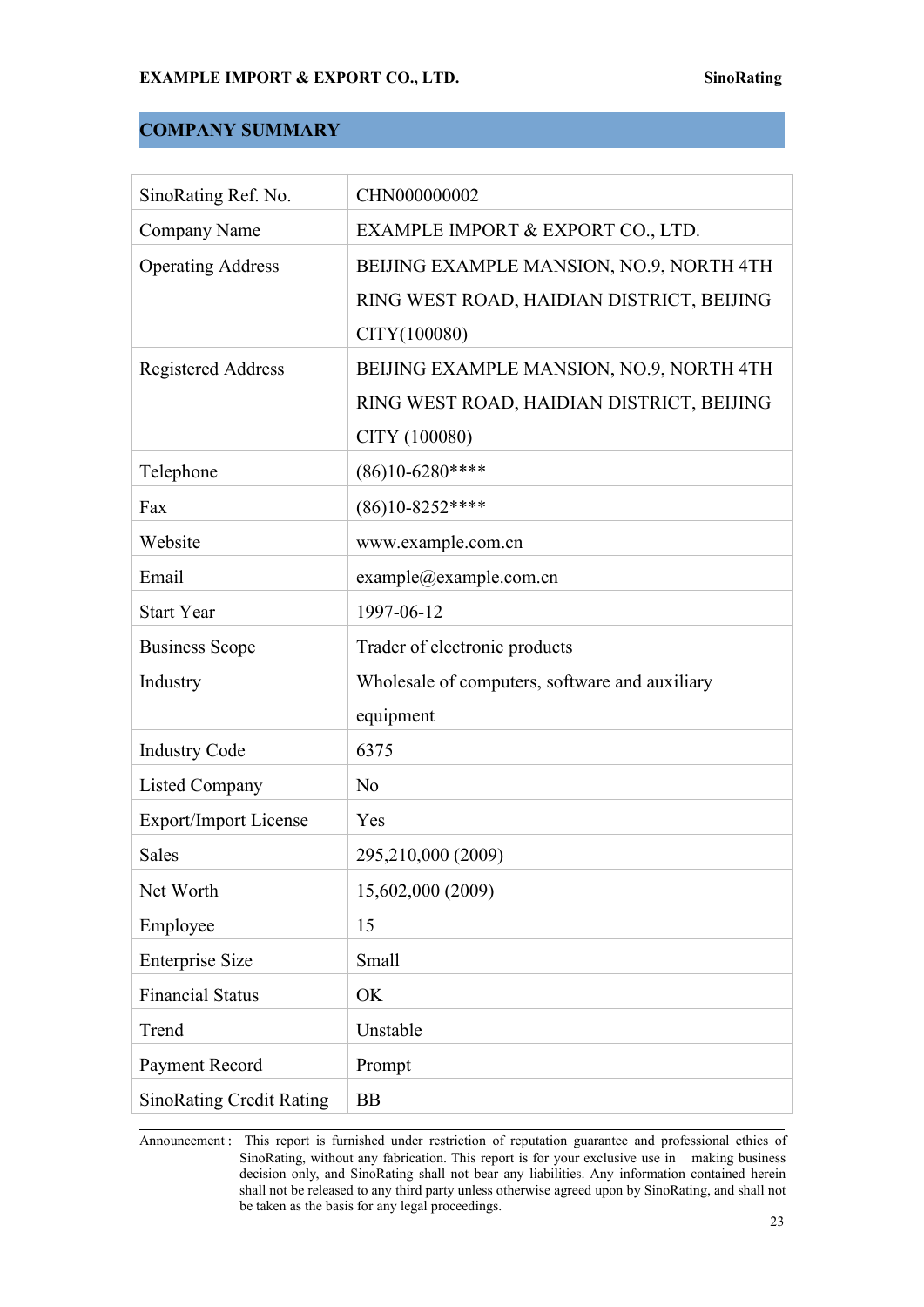| <b>SinoRating Default Rate</b> | $2.35 \sim 3.99\%$                                                                                                                                                                                                                                           |  |
|--------------------------------|--------------------------------------------------------------------------------------------------------------------------------------------------------------------------------------------------------------------------------------------------------------|--|
| <b>SinoRating Comment</b>      | Although subject shows an unstable development trend<br>on the whole, its financial status is OK. SinoRating<br>proposes BB credit rating to subject - below-the-average<br>strength, below-the-average resistance to risk, less<br>acceptable credit status |  |
| Remark                         | Renminbi unless otherwise stated                                                                                                                                                                                                                             |  |
|                                | 'Industry Code' is according to the 'National Economic                                                                                                                                                                                                       |  |
|                                | Industry Classification' by National Bureau of Statistics                                                                                                                                                                                                    |  |
|                                | of China.                                                                                                                                                                                                                                                    |  |
|                                | 'Enterprise Size' is divided by Classification Standard of                                                                                                                                                                                                   |  |
|                                | Small, Medium and Large Enterprises constituted by                                                                                                                                                                                                           |  |
|                                | National Bureau of Statistics of China, National                                                                                                                                                                                                             |  |
|                                | Development and Reform Commission of China, and                                                                                                                                                                                                              |  |
|                                | Ministry of Finance of China.                                                                                                                                                                                                                                |  |

| <b>REGISTRATION</b><br><b>INFORMATION</b> |                                                           |  |
|-------------------------------------------|-----------------------------------------------------------|--|
| <b>Registered Date</b>                    | 1997-06-12                                                |  |
| Registry                                  | Beijing City Haidian District Administration for Industry |  |
|                                           | & Commerce                                                |  |
| Organization Code                         | 63379****                                                 |  |
| Value Added Tax No.                       | ******63379****                                           |  |
| Legal Representative                      | Li Ben                                                    |  |
| Registration No.                          | 11010800510****                                           |  |
| Registered Capital                        | 11,764,706                                                |  |
| Company Type                              | Limited liability Company                                 |  |
| <b>Business Licence Valid</b>             | 2024-06-11                                                |  |
| Until                                     |                                                           |  |
| <b>Business Scope</b>                     | Import and export of goods and technologies as well as    |  |
|                                           | agency import & export business; no operation is          |  |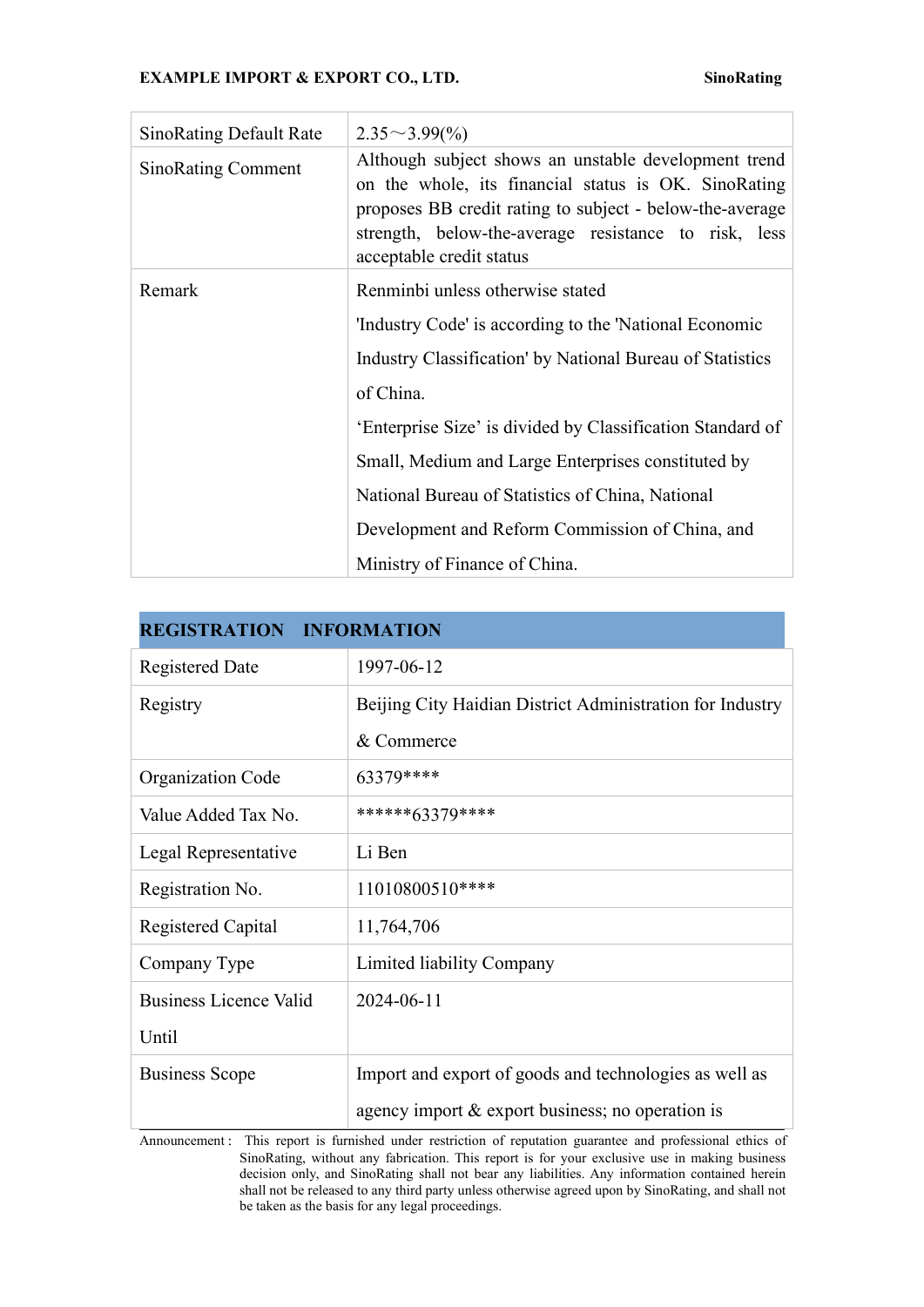allowed where forbidden by laws, administrative regulations, decision of the State Council or the state's foreign investment enterprise policies; no operation is allowed unless an approval has been obtained from related authority and a registration with related Administration for Industry & Commerce has been transacted if the items are mandated by laws, administrative regulations and decision of the State Council or are restricted by the state's foreign investment enterprise policies; operation shall be at the discretion of the enterprise where no approval is mandated by laws, administrative regulations and decision of the State Council and no restriction is made by the state's foreign investment enterprise policies

# **HISTORY**

| Change Date      | Change       | <b>Before Change</b>      | After Change           |
|------------------|--------------|---------------------------|------------------------|
|                  | Content      |                           |                        |
| <b>July 2001</b> | Registered   | RMB30 million             | RMB10 million          |
|                  | Capital      |                           |                        |
| March 2003       | Registered   | RMB10 million             | RMB11,764,706          |
|                  | Capital      |                           |                        |
| November         | Registration | $1151***$                 | 110108151****          |
| 2006             | Number       |                           |                        |
| November         | Registered   | $3/F$ , No. 10, Kexueyuan | <b>Current Address</b> |
| 2006             | Address      | Haidian<br>South<br>Road, |                        |
|                  |              | District, Beijing City    |                        |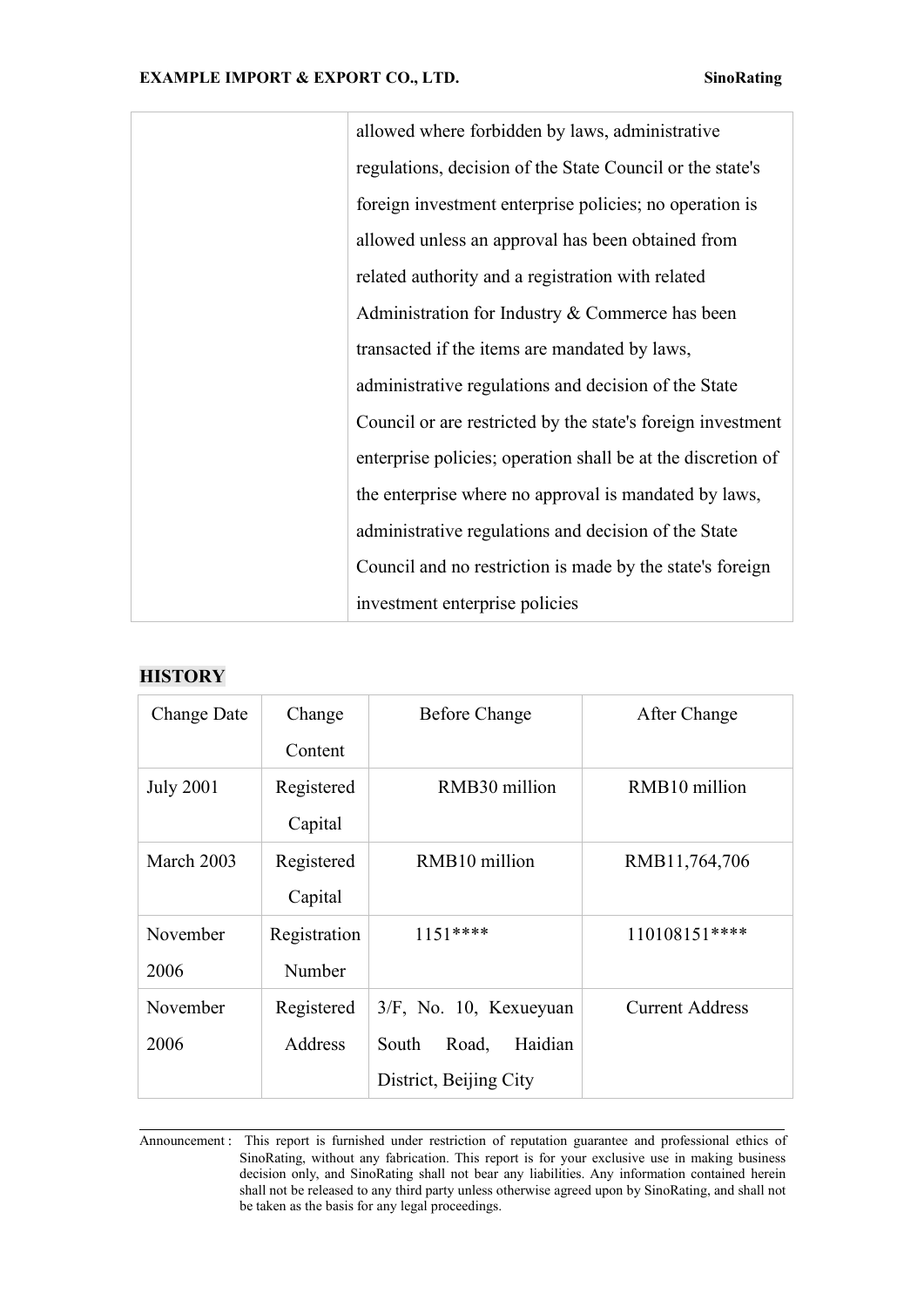| October 2009 | Registration | 110108151**** | <b>Current Number</b> |
|--------------|--------------|---------------|-----------------------|
|              | Number       |               |                       |

### **OWNERSHIP**

| Shareholders                        | <b>Contribution Amount</b> | Shareholding |
|-------------------------------------|----------------------------|--------------|
| Example Logistics (China) Co., Ltd. | 5,764,706                  | 49%          |
| Example Holdings Ltd.               | 3,720,000                  | 31.62%       |
| Beijing Example Information         | 2,280,000                  | 19.38%       |
| Technology Co., Ltd.                |                            |              |

# **CHANGES IN SHAREHOLDING STRUCTURE**

| Change Date      | <b>Before Change</b>           | After Change                          |  |
|------------------|--------------------------------|---------------------------------------|--|
| <b>June 1998</b> | Example Group Corp. (literal   | Beijing Example Computer New          |  |
|                  | translation) $(80\%)$          | Technology Development Corp.          |  |
|                  | Beijing Example Industry       | (literal translation) $(80\%)$        |  |
|                  | Control Corp. (literal         | <b>Beijing</b><br>Example<br>Industry |  |
|                  | translation) $(20\%)$          | Control<br>(literal)<br>Corp.         |  |
|                  |                                | translation) $(20\%)$                 |  |
| <b>July 1998</b> | Beijing Example Computer New   | Example Group Holdings Ltd.           |  |
|                  | Technology Development Corp.   | (literal translation) $(80\%)$        |  |
|                  | (literal translation) $(80\%)$ | Beijing Example Industry              |  |
|                  | Beijing Example Industry       | Control Corp. (literal                |  |
|                  | Control Corp. (literal         | translation) $(20\%)$                 |  |
|                  | translation) $(20\%)$          |                                       |  |
| August 2000      | Example Group Holdings Ltd.    | Example Group Holdings Ltd.           |  |
|                  | (literal translation) $(80\%)$ | (literal translation) (70%)           |  |
|                  | Beijing Example Industry       | Beijing Example Information           |  |
|                  | Control Corp. (literal         | Technology Co., Ltd. (literal         |  |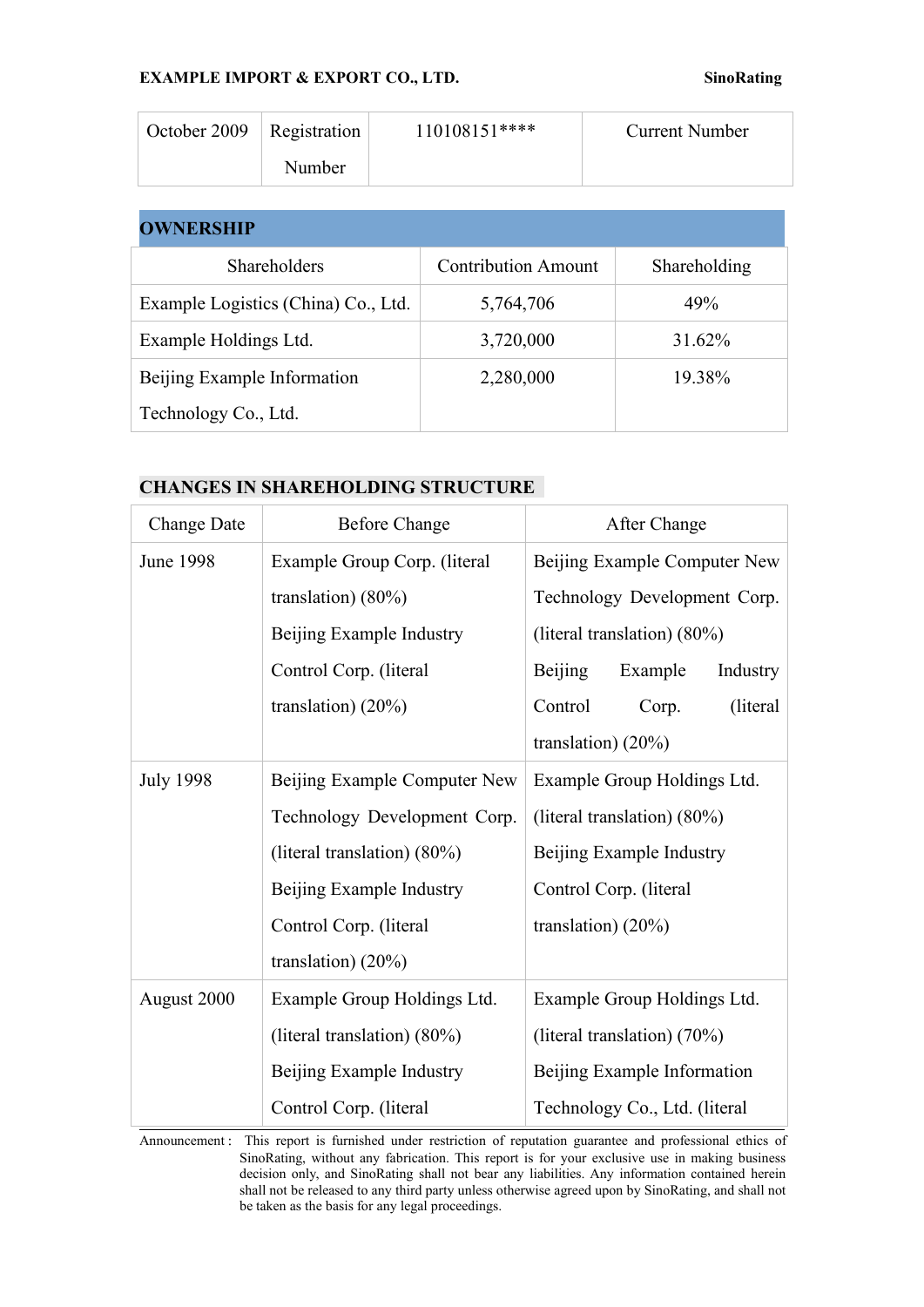|                  | translation) $(20\%)$          | translation) $(30\%)$         |
|------------------|--------------------------------|-------------------------------|
| <b>July 2001</b> | Example Group Holdings Ltd.    | Example Group Holdings Ltd.   |
|                  | (literal translation) (70%)    | (literal translation) (80%)   |
|                  | Beijing Example Information    | Beijing Example Information   |
|                  | Technology Co., Ltd. (literal  | Technology Co., Ltd. (literal |
|                  | translation) $(30\%)$          | translation) $(20\%)$         |
| November         | Example Group Holdings Ltd.    | Example Holdings Ltd. (62%)   |
| 2001             | (literal translation) $(80\%)$ | Xu Guobing $(20\%)$           |
|                  | Beijing Example Information    | Tan Bo (18%)                  |
|                  | Technology Co., Ltd. (literal  |                               |
|                  | translation) $(20\%)$          |                               |
| November         | Example Holdings Ltd. (62%)    | Example Holdings Ltd. (62%)   |
| 2002             | Xu Guobing $(20\%)$            | Beijing Example Information   |
|                  | Tan Bo (18%)                   | Technology Co., Ltd. (literal |
|                  |                                | translation) $(38%)$          |
| March 2003       | Example Holdings Ltd. (62%)    | Du Huili (49%)                |
|                  | Beijing Example Information    | Example Holdings Ltd.         |
|                  | Technology Co., Ltd. (literal  | $(31.62\%)$                   |
|                  | translation) $(38%)$           | Beijing Example Information   |
|                  |                                | Technology Co., Ltd. (literal |
|                  |                                | translation) (19.38%)         |
| November 15,     | Du Huili (49%)                 | <b>Current Structure</b>      |
| 2008             | Example Holdings Ltd.          |                               |
|                  | $(31.62\%)$                    |                               |
|                  | Beijing Example Information    |                               |
|                  | Technology Co., Ltd. (literal  |                               |
|                  | translation) $(19.38\%)$       |                               |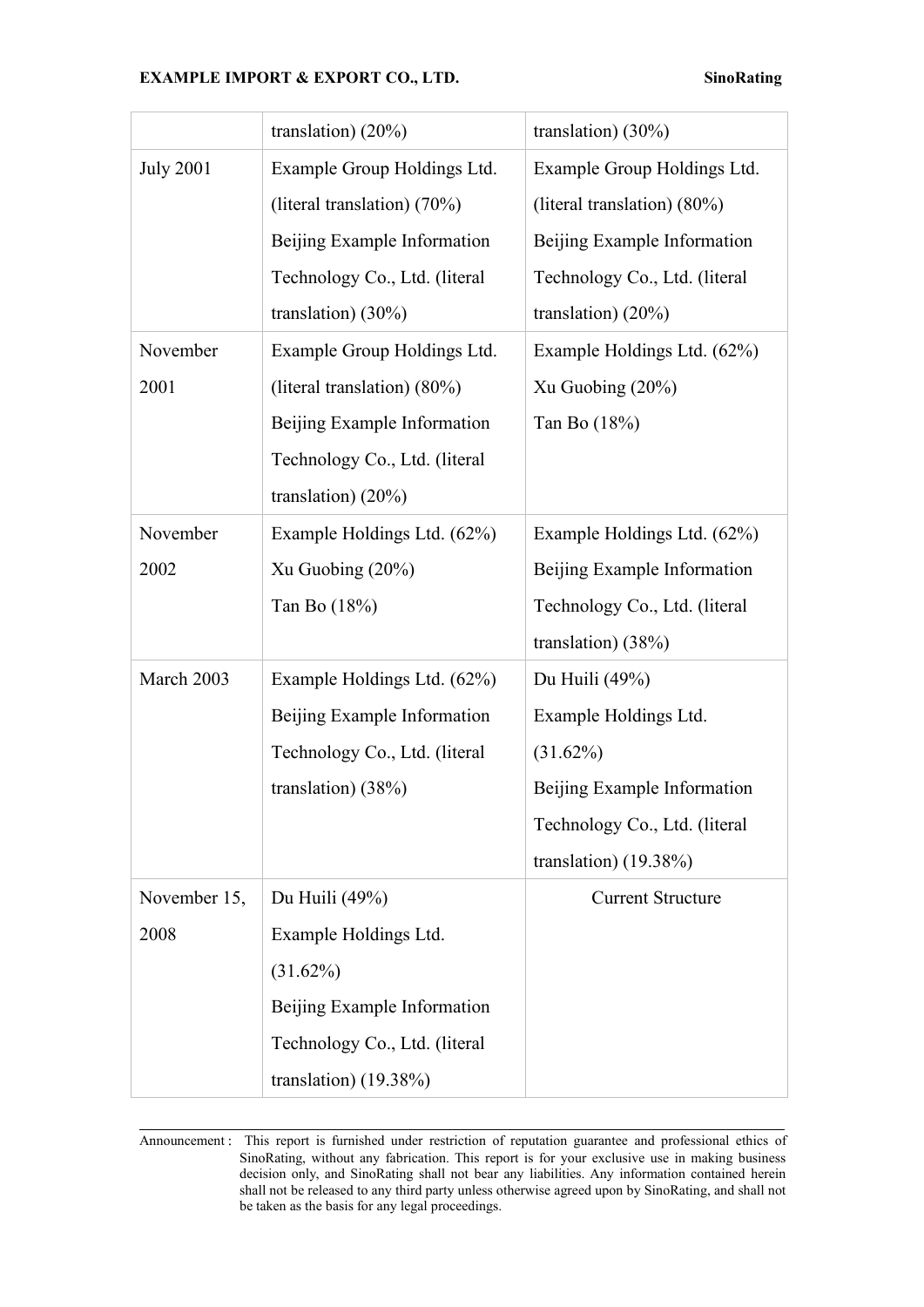| SinoRating Ref. Number | CHN000756526                             |  |
|------------------------|------------------------------------------|--|
| Company Name           | Example Logistics (China) Co., Ltd.      |  |
| Address                | OFFICE BUILDING, EXAMPLE PLAZA, NO. 268, |  |
|                        | TIBET MIDDLE ROAD, SHANGHAI CITY         |  |
| Postalcode             | 200001                                   |  |
| Telephone              | $(86)21 - 2301$ ****                     |  |
| Fax                    | $(86)$ 21-6340****                       |  |
| Company Type           | Wholly Foreign Owned Enterprise          |  |
| Registered Capital     | USD2,200,000                             |  |
| <b>Shares Hold</b>     | 49%                                      |  |

#### **PARENT INFORMATION**

The company mainly provides freight forwarding service, including shipping space, container assembly & disassembly, storage, issuing cargo receipt, collecting freight and other approved fee, maintaining container and equipment. Meanwhile, it supplies transportation service.

The company is a wholly foreign-owned enterprise invested by EXAMPLE LOGISITICS AMERICAS LTD. With more than 150 years of history in the fields of transportation and logistics, EXAMPLE LOGISITICS AMERICAS LTD. is one of the most important logistics service providers in the world.

As of 2007, the company reported total assets of RMB395 million, sales of RMB815 million and net income of about RMB60 million.

# **OTHER SHAREHOLDERS**

| SinoRating Ref. Number | CHN000014647                         |
|------------------------|--------------------------------------|
| Company Name           | EXAMPLE HOLDINGS LTD.                |
| Address                | EXAMPLE CENTER, KEXUEYUAN SOUTH      |
|                        | ROAD, HAIDIAN DISTRICT, BEIJING CITY |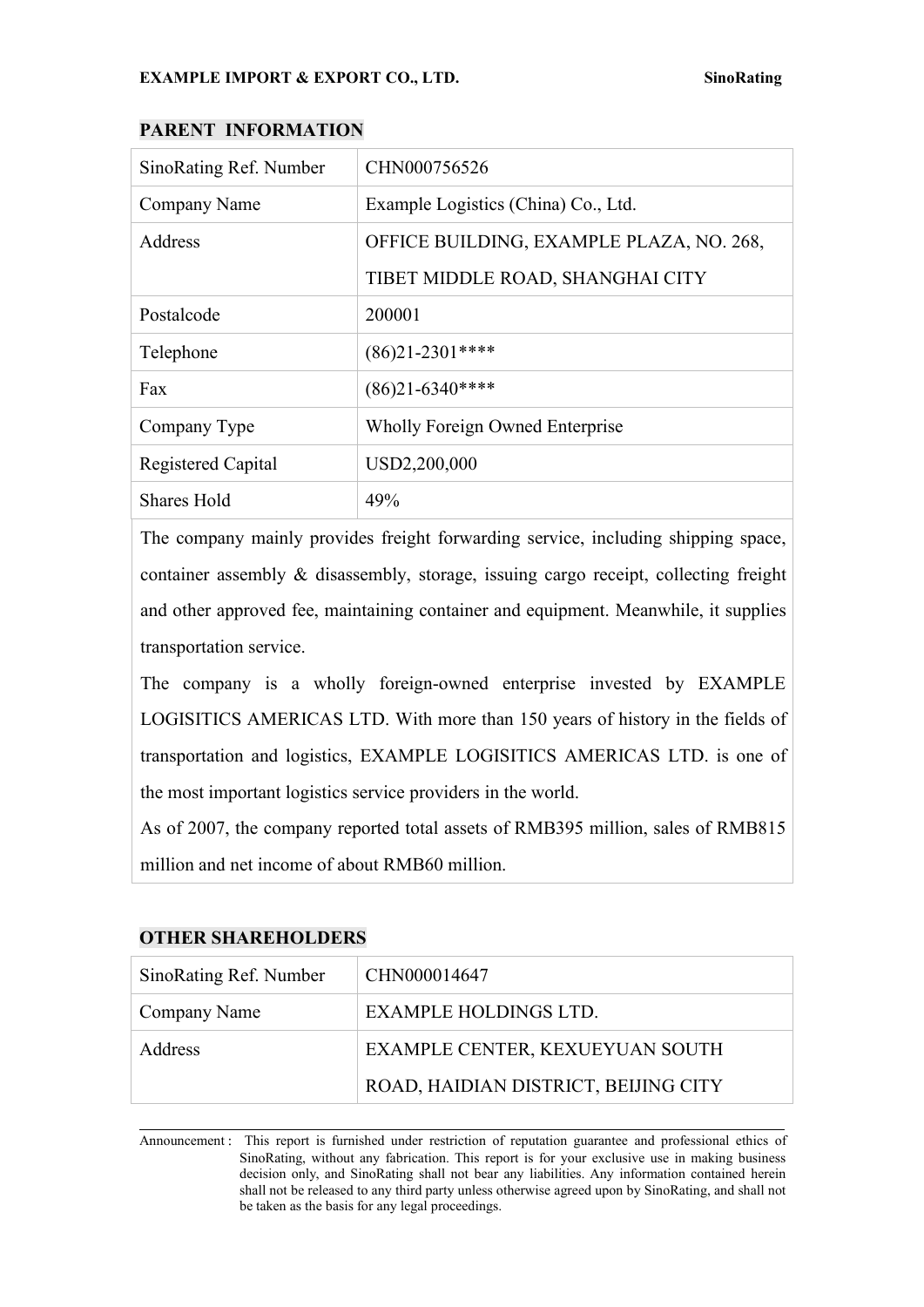| Postalcode         | 100080                    |
|--------------------|---------------------------|
| Telephone          | $(86)10 - 6250$ ****      |
| Fax                | $(86)10 - 6256$ ****      |
| Company Type       | Limited Liability Company |
| Registered Capital | 660,860,380               |
| <b>Shares Hold</b> | 31.62%                    |

Originally, the company was a computer development enterprise founded by Institute of Computing Technology, Chinese Academy of Sciences in 1984 with the investment of RMB200,000. Along with years of development, in 2008 the company reported a total turnover of RMB115.2 billion and total assets of RMB64.4 billion. The accumulated tax paid over the years totaled RMB12.6 billion. It now has nearly 30,000 employees.

At present, the company sets foot in such 3 industries as IT, equity investment and real estate. So far, the company has set up 5 subsidiary companies, including Example Group, Digital China, Example Capital, Raycom Real Estate, etc.

Website: www.exampleholdings.com.cn

| SinoRating Ref. Number | CHN001143464                                     |
|------------------------|--------------------------------------------------|
| Company Name           | Beijing Example Information Technology Co., Ltd. |
| Country/Region         | <b>CHINA</b>                                     |
| Shares Hold            | 19.38%                                           |

As a distributor, the company mainly supplies gasoline additive and diesel fuel additive. At present, the company is a franchised distributor of the UK Nielsen Automobile Care China Development Head Office (literal translation), and provides the products under the brand of "Nielsen" and automobile service technology for customers.

Announcement : This report is furnished under restriction of reputation guarantee and professional ethics of SinoRating, without any fabrication. This report is for your exclusive use in making business decision only, and SinoRating shall not bear any liabilities. Any information contained herein shall not be released to any third party unless otherwise agreed upon by SinoRating, and shall not be taken as the basis for any legal proceedings.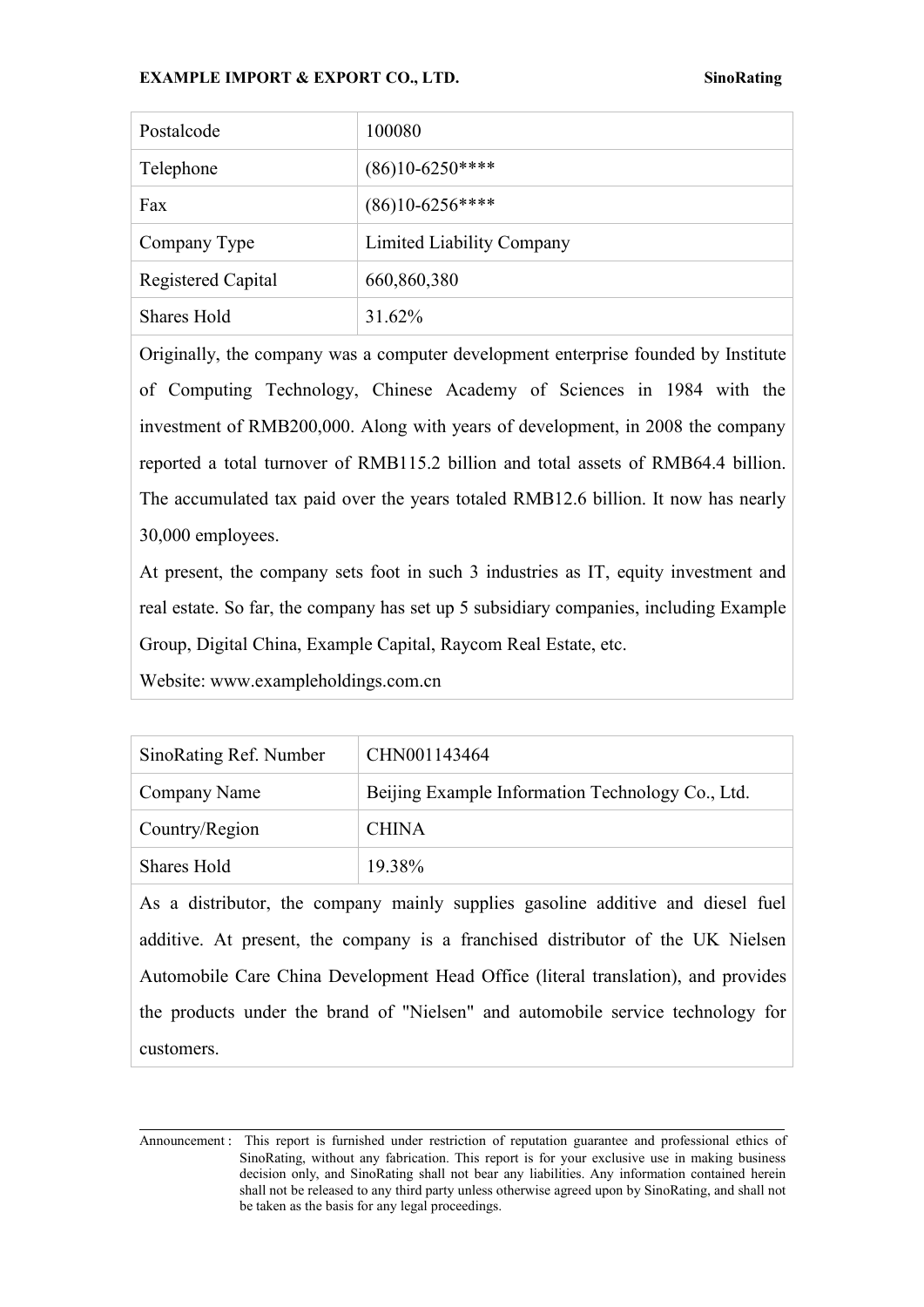| <b>KEY EXECUTIVES</b> |                           |
|-----------------------|---------------------------|
| Name                  | Yan, Guoqiang             |
| Title                 | General Manager           |
| Gender                | Male                      |
| Passport No.          | $C59***$ (Hong Kong)      |
| Responsibility        | <b>Overall Management</b> |

| Name        | Li, Ben                |
|-------------|------------------------|
| Title       | Chairman of the Board  |
| Gender      | Male                   |
| Age         | 69                     |
| ID Card No. | 1101084101*****        |
| Education   | <b>Bachelor Degree</b> |

From 1960 to 1965, he studied in Beijing Institute of Machinery.

From 1965 to 1985, he worked in Institute of Computing Technology, Chinese Academy of Sciences.

In 1985, he, as the early entrepreneur, participated in the establishment of New Technology Development Corporation of Institute of Computing Technology, Chinese Academy of Sciences (literal translation) (the predecessor of EXAMPLE).

Now, he works as Executive Vice President in Example Holdings Ltd., and Chairman of Board of Directors in Digital China Holdings Limited.

Since subject was founded, he has concurrently acted as subject's Chairman of the Board.

――――――――――――――Turn the Page――――――――――――――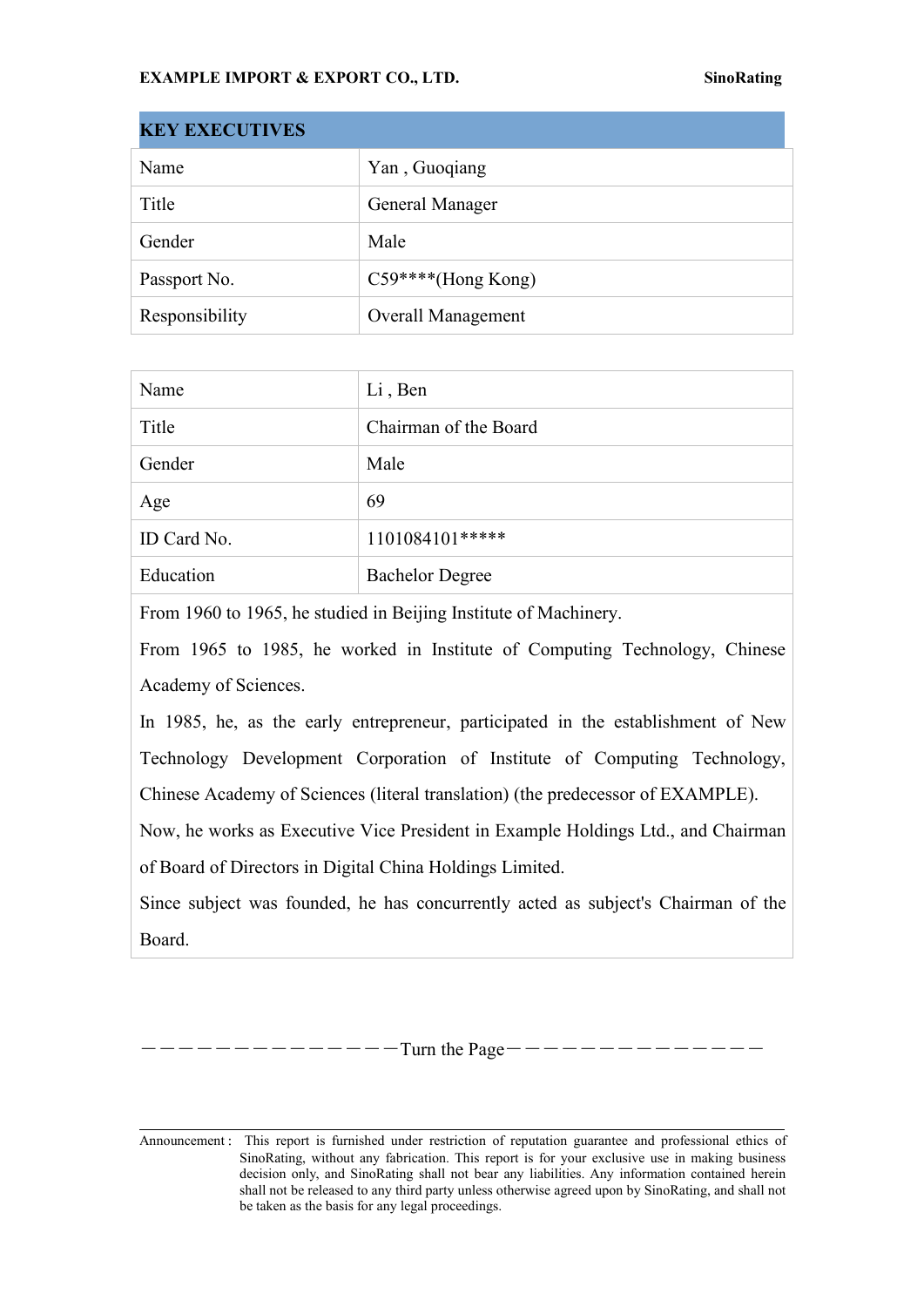# **FINANCIALS**

# **Balance Sheet (in thousands)**

|                                    | 2009-12-31 | 2008-12-31 |
|------------------------------------|------------|------------|
| Source                             | 3rd party  | 3rd party  |
| Cash                               | 11,180     | 19,679     |
| Dividends Receivable               | 33         | 33         |
| <b>Accounts Receivable</b>         | 39,336     | 61,000     |
| Other Accounts Receivable          | 51,596     | 45,430     |
| <b>Advances to Suppliers</b>       | 18,814     | 21,850     |
| Inventory                          | 59,190     | 37,524     |
| Prepaid Expenses                   |            | 229        |
| <b>Total Current Assets</b>        | 180,149    | 185,745    |
| Long-Term Equity Investments       | 11,877     |            |
| Total Long-Term Investments        | 11,877     | 7,890      |
| <b>Fixed Assets</b>                |            | 4,365      |
| -Accumulated Depreciation          |            | 3,125      |
| Net Fixed Assets                   | 951        | 1,240      |
| Net Value of Fixed Assets          | 951        | 1,240      |
| <b>Total Fixed Assets</b>          | 951        | 1,240      |
| <b>Intangible Assets</b>           | 109        | 315        |
| Intangible Assets and Other Assets | 109        | 315        |
| <b>Deferred Taxation Charges</b>   | 254        |            |
| <b>Deferred Taxation</b>           | 254        |            |
| <b>Total Assets</b>                | 193,340    | 195,190    |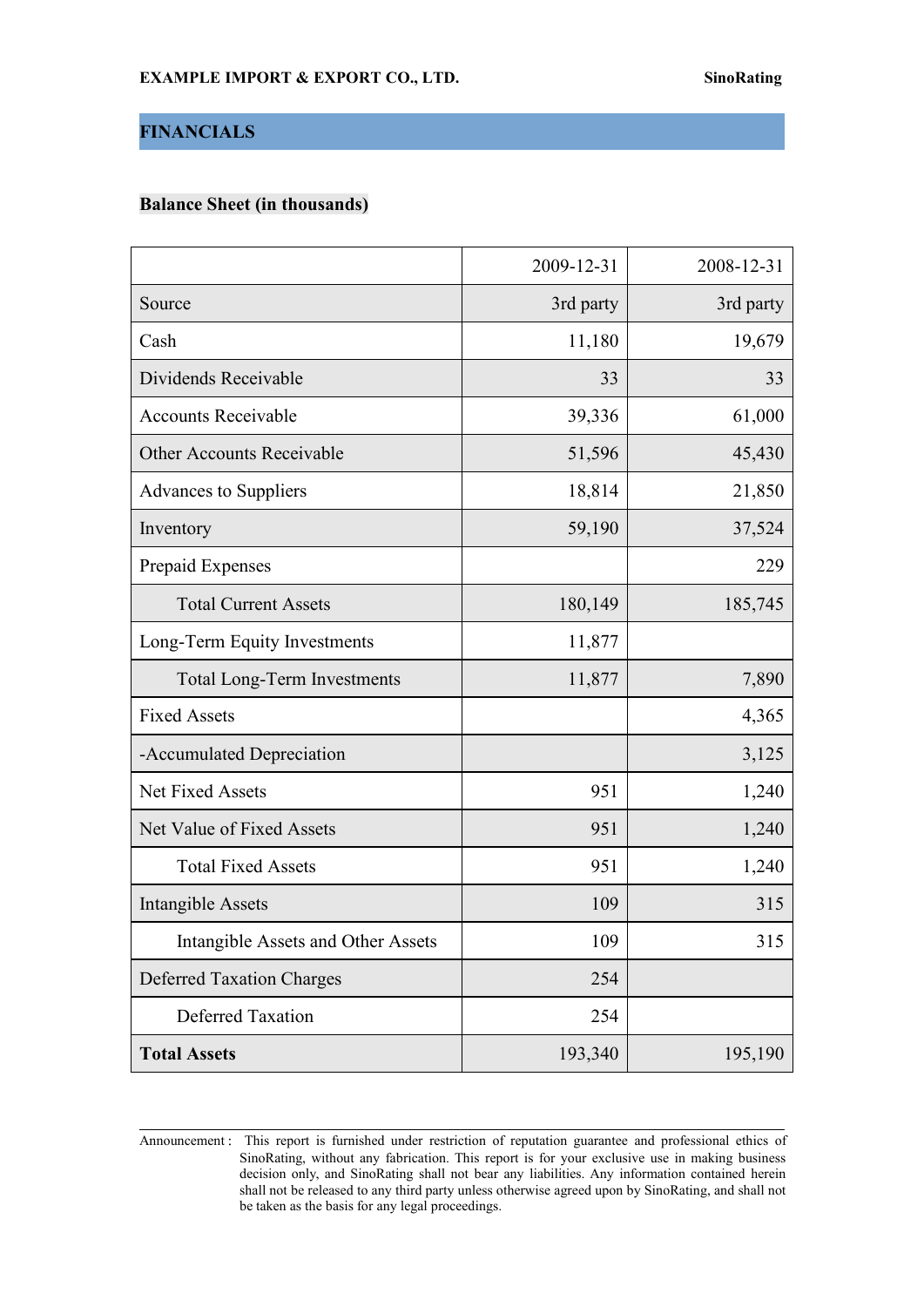| Short-term Loans                            | 5,167    | 13,579   |
|---------------------------------------------|----------|----------|
| <b>Accounts Payable</b>                     | 88,676   | 86,951   |
| <b>Advances from Customers</b>              | 38,515   | 36,481   |
| <b>Accrued Payroll</b>                      | 605      | 655      |
| Welfare Payable                             |          | 352      |
| Dividends Payable                           | 361      | 361      |
| Tax Payable                                 | $-5,801$ | $-2,288$ |
| Other Taxes Payable                         |          | 32       |
| Other Payable                               | 50,215   | 48,373   |
| <b>Accrued Expense</b>                      |          | 156      |
| <b>Total Current Liabilities</b>            | 177,738  | 184,652  |
| <b>Total Liabilities</b>                    | 177,738  | 184,652  |
| Paid-in Capital                             | 11,765   | 11,765   |
| Capital Reserve                             | 870      | 870      |
| <b>Surplus Reserve</b>                      | 4,437    | 4,627    |
| <b>Accumulated Profits</b>                  | $-1,470$ | $-6,724$ |
| <b>Total Owner's Equity</b>                 | 15,602   | 10,538   |
| <b>Total Liabilities and Owner's Equity</b> | 193,340  | 195,190  |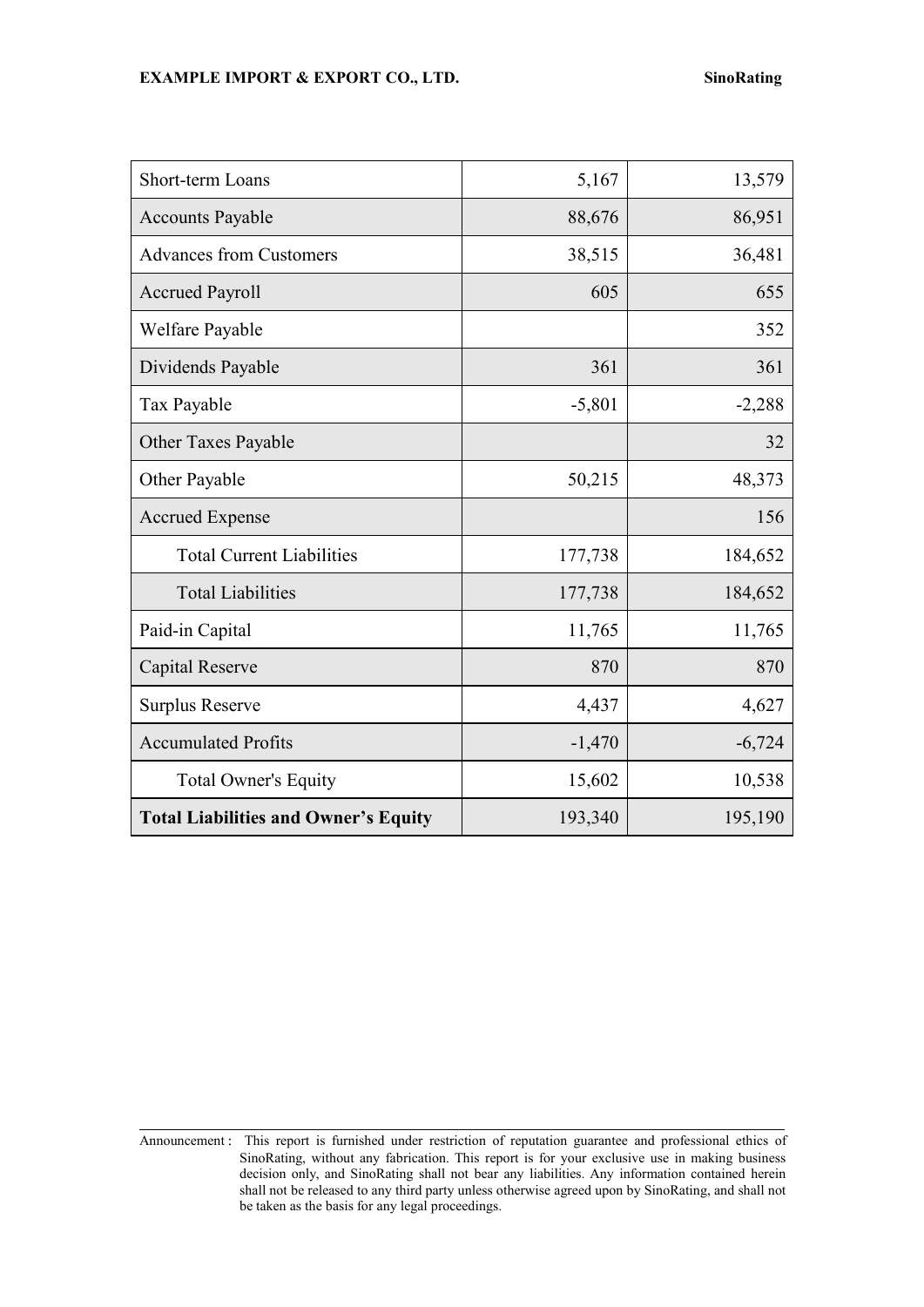#### **Income Statement (in thousands)**

|                            | FY2009    | <b>FY2008</b> |
|----------------------------|-----------|---------------|
| Source                     | 3rd party | 3rd party     |
| <b>Sales</b>               | 295,210   | 349,328       |
| - Cost of Goods Sold       | 290,613   | 341,526       |
| Sales Tax                  | 487       | 635           |
| Gross Profit               | 4,110     | 7,167         |
| - Administrative Expenses  | 4,369     | 6,319         |
| <b>Operating Expenses</b>  | 1,615     | 3,615         |
| <b>Financial Expenses</b>  | $-4,672$  | $-4,710$      |
| Income from Operations     | 2,798     | 1,943         |
| + Return on Investment     |           | $-1$          |
| Non-operating Income       | 35        | 858           |
| - Non-operating Expense    | 354       | 141           |
| Income before Income Taxes | 2,479     | 2,659         |
| - Income Taxes             | 641       | 1,350         |
| Net Income                 | 1,838     | 1,309         |

Announcement : This report is furnished under restriction of reputation guarantee and professional ethics of SinoRating, without any fabrication. This report is for your exclusive use in making business decision only, and SinoRating shall not bear any liabilities. Any information contained herein shall not be released to any third party unless otherwise agreed upon by SinoRating, and shall not be taken as the basis for any legal proceedings.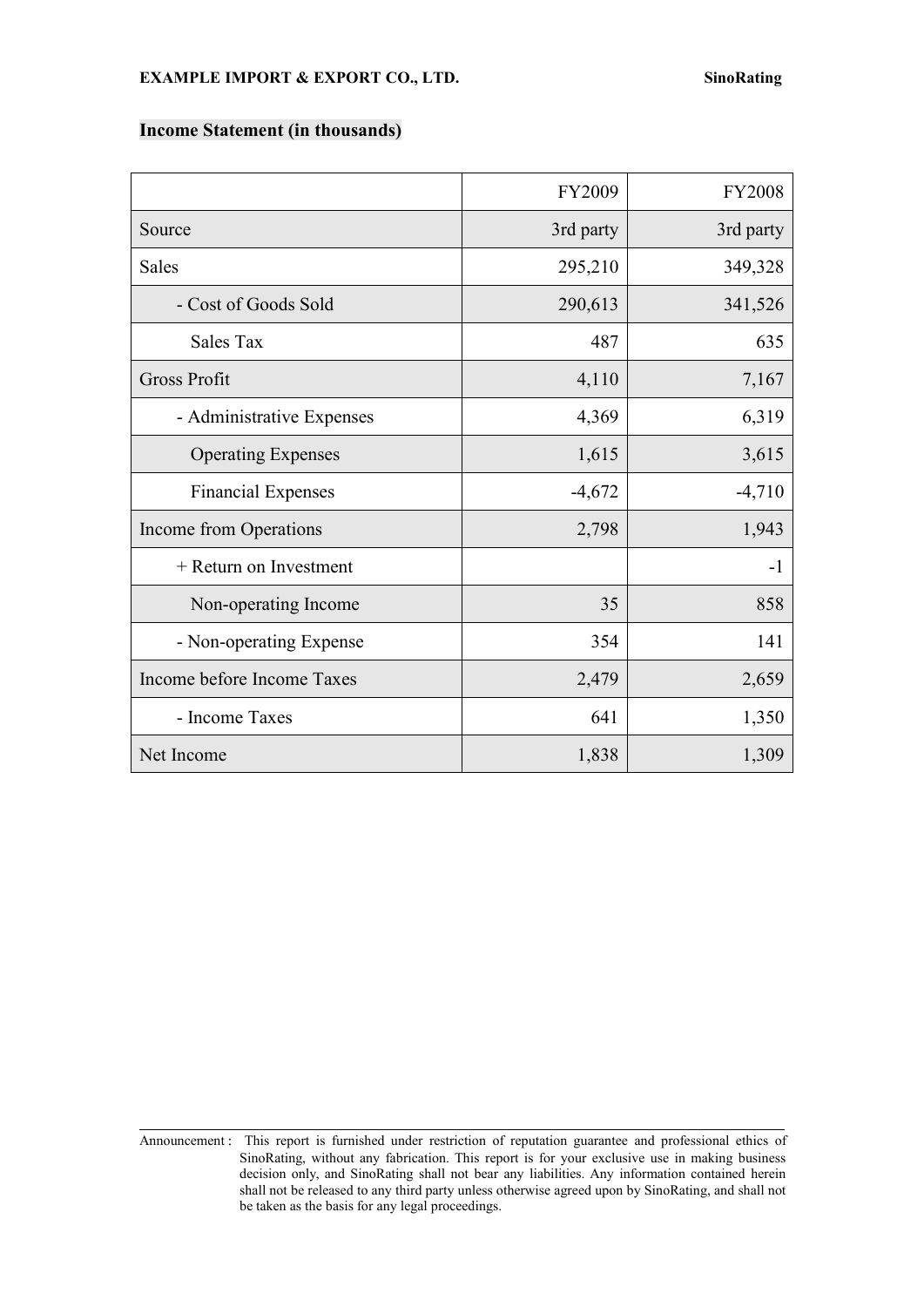# **Key Financial Figures (in thousands)**

|                          | 2009-12-31 | 2008-12-31 |
|--------------------------|------------|------------|
| Source                   | 3rd party  | 3rd party  |
| Sales                    | 295,210    | 349,328    |
| Net Income               | 1,838      | 1,309      |
| <b>Total Assets</b>      | 193,340    | 195,190    |
| <b>Working Capital</b>   | 2,411      | 1,093      |
| <b>Total Liabilities</b> | 177,738    | 184,652    |
| Net Assets               | 15,602     | 10,538     |

# **Key Financial Ratios**

|                                              | FY2009    | <b>FY2008</b> |
|----------------------------------------------|-----------|---------------|
| Source                                       | 3rd party | 3rd party     |
| <b>Current Ratio</b>                         | 1.01      | 1.01          |
| <b>Quick Ratio</b>                           | 0.68      | 0.8           |
| <b>Accounts Receivable Collection Period</b> | 61        | 63            |
| <b>Accounts Payable Payment Period</b>       | 109       | 92            |
| Days in Inventory                            | 60        | 40            |
| <b>Asset Turnover</b>                        | 1.52      | 1.79          |
| Debts to Total Assets Ratio( $\%$ )          | 91.93     | 94.6          |
| Liabilities to Equity $(\%)$                 | 1139.2    | 1752.25       |
| Return on Assets $(\% )$                     | 0.95      | 0.67          |
| Return on Net Assets $(\% )$                 | 11.78     | 12.42         |
| Operating Profit Margin (%)                  | 1.56      | 2.23          |
| Profit Margin(%)                             | 0.62      | 0.37          |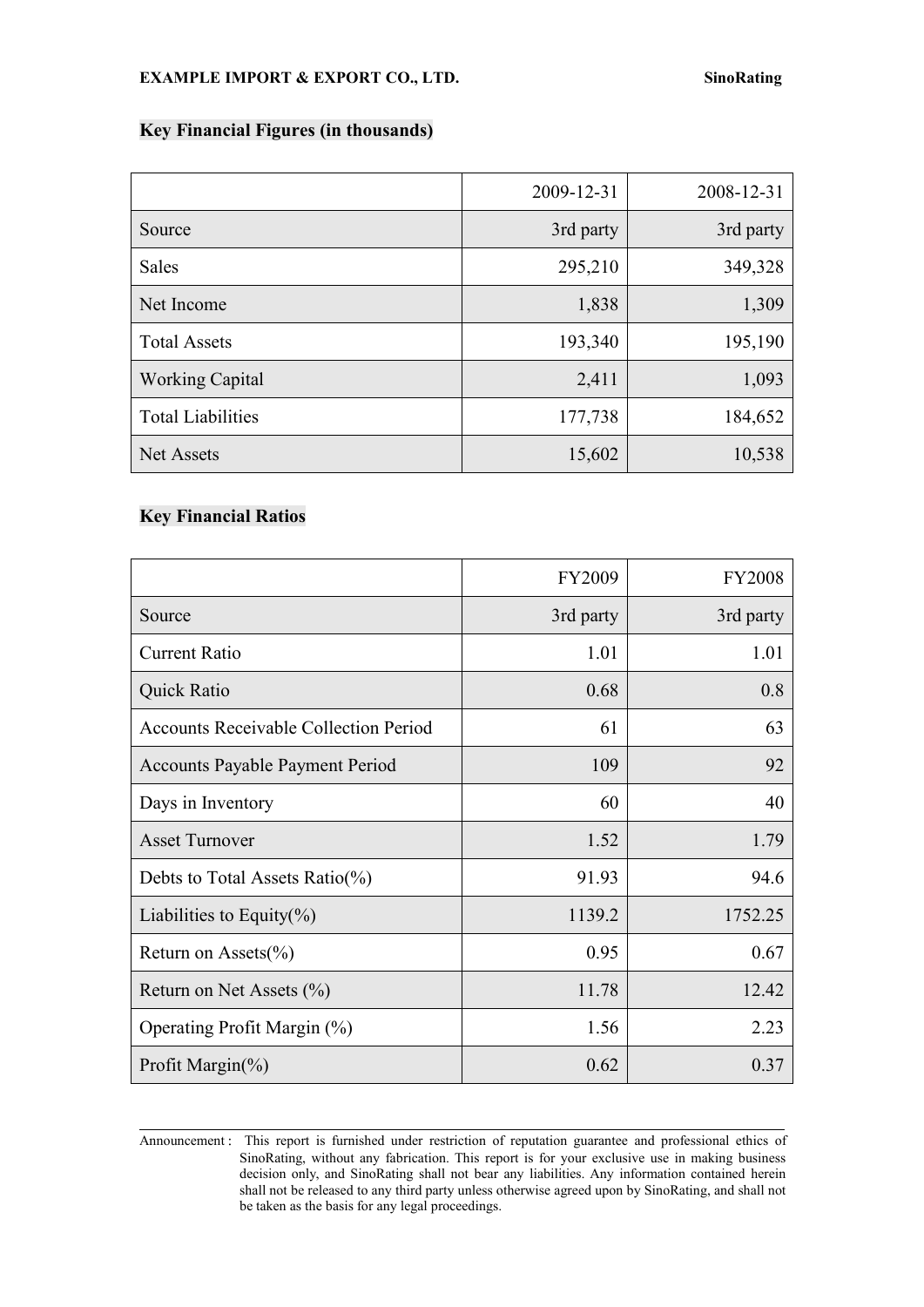|                                | Subject Data | *Percentile | *Median | *Percentile |
|--------------------------------|--------------|-------------|---------|-------------|
|                                |              | 25          |         | 75          |
|                                | FY2009       | FY2009      | FY2009  | FY2009      |
| <b>Current Ratio</b>           | 1.01         | 1.21        | 1.52    | 2.08        |
| Quick Ratio                    | 0.68         | .83         | 1.14    | 1.53        |
| <b>Accounts Receivable</b>     | 61           | 15          | 22      | 50          |
| <b>Collection Period</b>       |              |             |         |             |
| <b>Accounts Payable</b>        | 109          | 11          | $27\,$  | 63          |
| Payment Period                 |              |             |         |             |
| Days in Inventory              | 60           | 8           | 24      | 44          |
| <b>Asset Turnover</b>          | 1.52         | 2.18        | 3.87    | 6.6         |
| Debts to Total Assets          | 91.93        | 46.81       | 64.79   | 80.16       |
| $Ratio(\% )$                   |              |             |         |             |
| Liabilities to Equity $(\%)$   | 1139.2       | 887.99      | 984.04  | 1204.07     |
| Return on Assets(%)            | 0.95         | .06         | $.5\,$  | 2.01        |
| Return on Net Assets $(\% )$   | 11.78        | $\cdot$ .2  | 1.34    | 8.06        |
| <b>Operating Profit Margin</b> | 1.56         | 3.43        | 5.68    | 12.35       |
| $(\%)$                         |              |             |         |             |
| Profit Margin(%)               | 0.62         | .02         | $\cdot$ | .39         |

#### **Industry Comparison**

\*Note: If there are 100 companies in the same industry, SinoRating will rank the data under the same ratio from the smallest to the largest. Percentile 25% is the figure ranked 25th. Medium is the figure ranked 50th while percentile 75% is that ranked 75th. By using this comparison, one can have a clear idea of the status of subject's financial ratio in its industry. '--'means that SinoRating does not have enough industry data to generate the comparison.

# **SinoRating Explanation**

Subject's financial staff refused to verify its financial figures on the ground of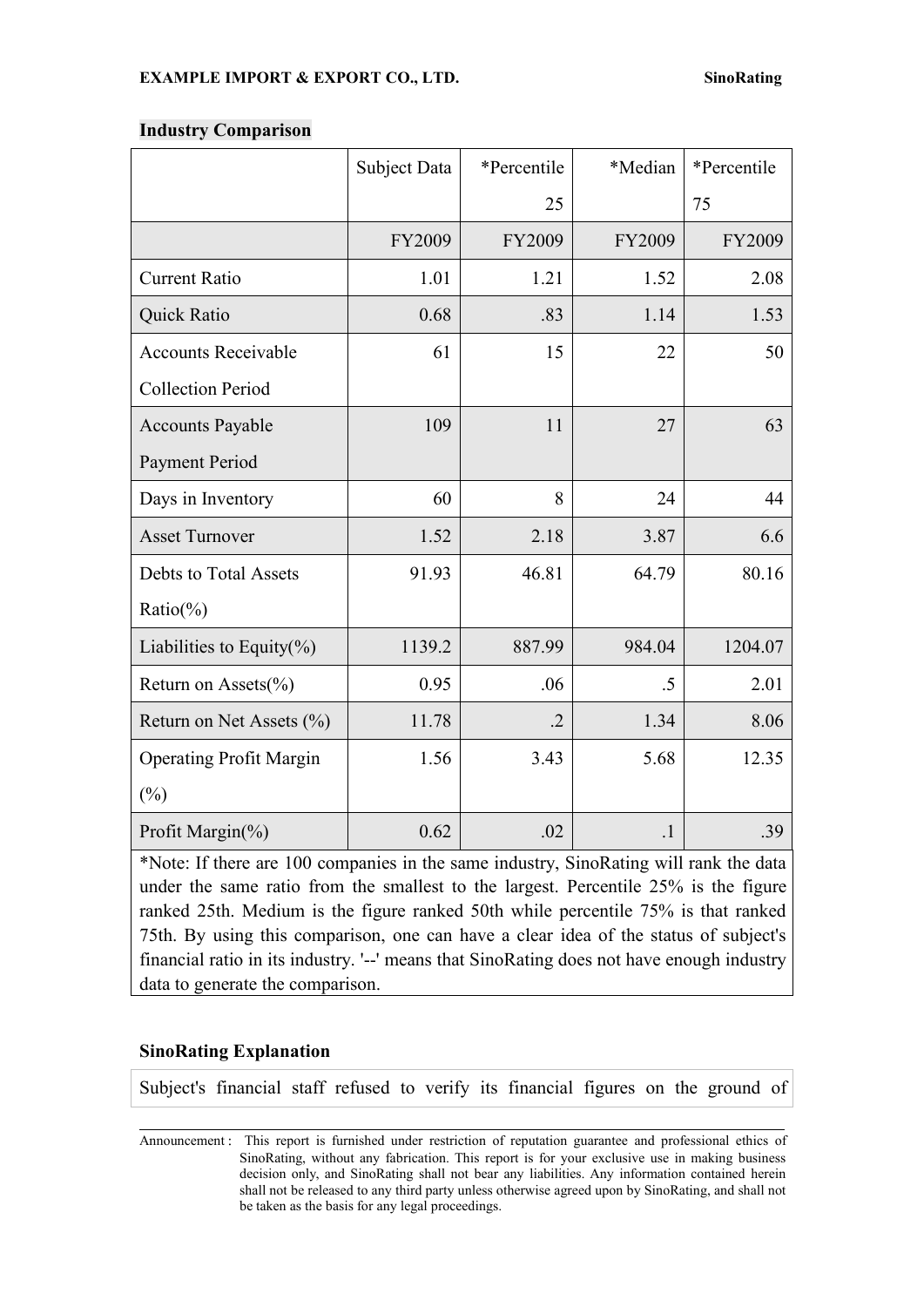confidentiality, but stated that its customers were influenced by the financial crisis in 2009, which affected its sales indirectly, therefore, its sales in 2009 dropped by about 15% compared with that in 2008, however, its sales would turn better in 2010.

### **BANKING**

| Main Correspondent        | Bank of China Beijing Branch, Example Mansion |
|---------------------------|-----------------------------------------------|
| Bank(s)                   | Sub-branch                                    |
| Bank Telephone            | $010 - 6280$ ****                             |
| <b>RMB Account Number</b> | 07817808******                                |

According to the staff from the bank, subject, as one of important customers with relatively big settlement amount in the bank, operates at the same office building with the bank. Subject has kept pleasant cooperation relation with the bank. No negative credit record against subject is found for the time being.

# **OPERATIONS**

#### **Core Business**

Trader of electronic products

Subject is principally engaged in import and export of electronic components, electronic equipment, electromechanical equipment, network server, etc. on the self-operation and commission basis. Without domestic business, subject mainly conducts import business (accounting for more than 95% of total business), and its export business accounts for a small proportion. Its domestic business is in the charge of its affiliated companies.

Subject not only provides service for the companies under EXAMPLE Group, but also provides service for other companies. At present, subject has many customers, all of which are domestic well-known electronic product manufacturers.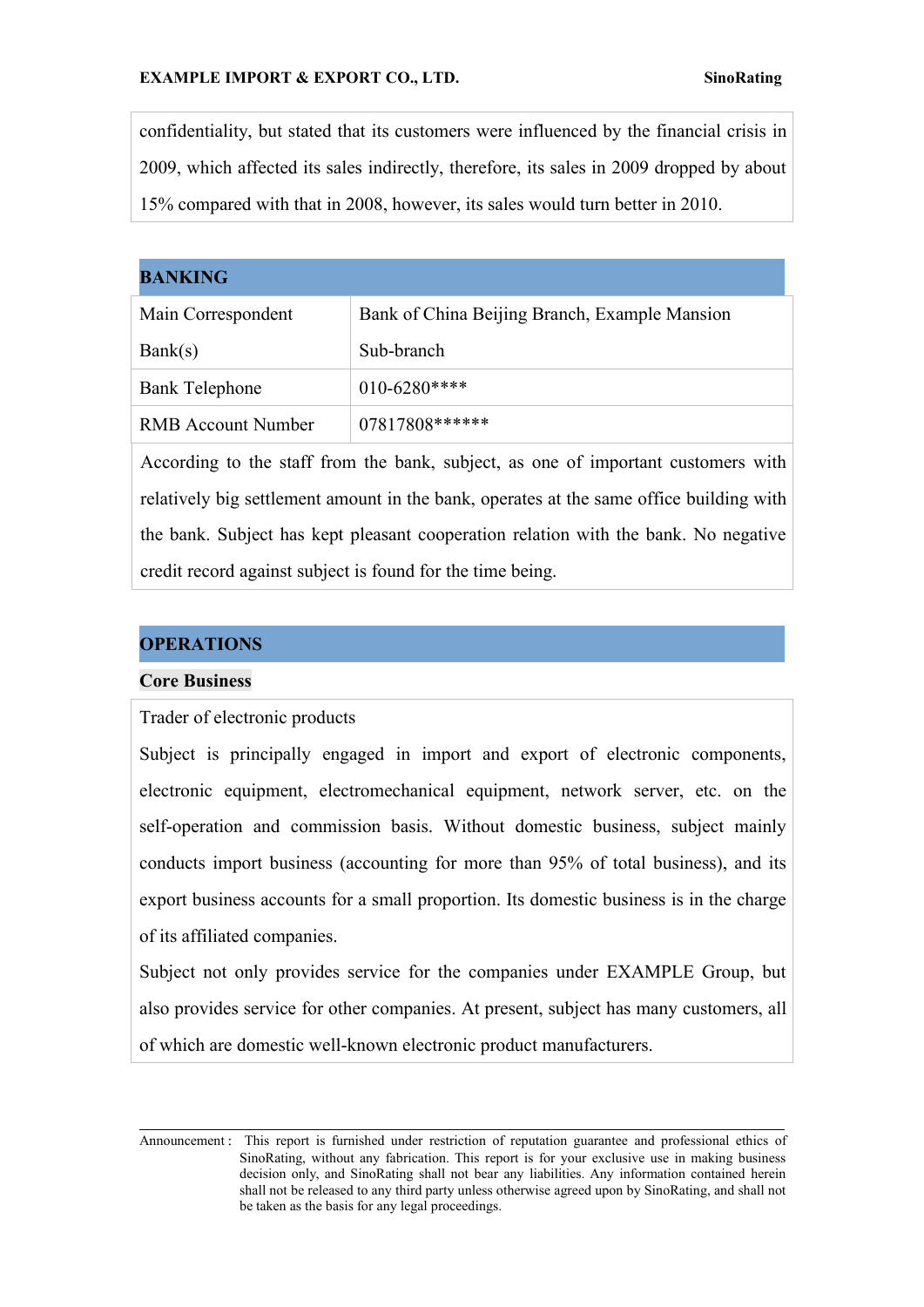| <b>Export Record</b> |                                                                                                                                                                                                                                                                                                                                                                                                                                                                                     |                                                                                   |
|----------------------|-------------------------------------------------------------------------------------------------------------------------------------------------------------------------------------------------------------------------------------------------------------------------------------------------------------------------------------------------------------------------------------------------------------------------------------------------------------------------------------|-----------------------------------------------------------------------------------|
| Export to $(2009)$   | <b>UNITED STATES</b>                                                                                                                                                                                                                                                                                                                                                                                                                                                                | 67.8%                                                                             |
|                      | Czech Republic                                                                                                                                                                                                                                                                                                                                                                                                                                                                      | 20.3%                                                                             |
|                      | HONG KONG, CHINA                                                                                                                                                                                                                                                                                                                                                                                                                                                                    | 9.41%                                                                             |
|                      | <b>GERMANY</b>                                                                                                                                                                                                                                                                                                                                                                                                                                                                      | 1.91%                                                                             |
|                      | Others                                                                                                                                                                                                                                                                                                                                                                                                                                                                              | .58%                                                                              |
|                      | * Remark: subject exports products to the above regions in the latest<br>year.                                                                                                                                                                                                                                                                                                                                                                                                      |                                                                                   |
| <b>Export Volume</b> | USD 1,155,060 (2009)                                                                                                                                                                                                                                                                                                                                                                                                                                                                |                                                                                   |
|                      | USD 13,916,008 (2008)                                                                                                                                                                                                                                                                                                                                                                                                                                                               |                                                                                   |
|                      | USD 23,208,364 (2007)                                                                                                                                                                                                                                                                                                                                                                                                                                                               |                                                                                   |
|                      | USD 30,860,909 (2006)                                                                                                                                                                                                                                                                                                                                                                                                                                                               |                                                                                   |
| Export*              | Electric machinery, electric, audio-video equipment and its<br>parts and accessories/ Nuclear reactor, boiler, mechanical<br>apparatus and its parts/ Equipment and its parts and<br>accessories for optics, photography and medical treatment/<br>Steels/Base metal appliance, sharp edge appliance,<br>tableware and accessories<br>*Note: Commodity names shown herein are not subject's actual<br>import/export product name, but category name classified by China<br>Customs. |                                                                                   |
| Trade Term for       | Trade Term                                                                                                                                                                                                                                                                                                                                                                                                                                                                          | Proportion(%)                                                                     |
| Export               | General Trade                                                                                                                                                                                                                                                                                                                                                                                                                                                                       | 100                                                                               |
|                      | Other Trade                                                                                                                                                                                                                                                                                                                                                                                                                                                                         | $\boldsymbol{0}$                                                                  |
| Payment Term for     | Payment Term                                                                                                                                                                                                                                                                                                                                                                                                                                                                        | Proportion $(\% )$                                                                |
| Export               | T/T                                                                                                                                                                                                                                                                                                                                                                                                                                                                                 | 11.86                                                                             |
|                      | L/C                                                                                                                                                                                                                                                                                                                                                                                                                                                                                 | 88.14                                                                             |
| <b>Remark</b>        |                                                                                                                                                                                                                                                                                                                                                                                                                                                                                     |                                                                                   |
|                      | According to subject's staff, the products exported by subject are all electronic                                                                                                                                                                                                                                                                                                                                                                                                   |                                                                                   |
|                      | components, PC computer, etc., most of which are sold to the USA. Subject's                                                                                                                                                                                                                                                                                                                                                                                                         |                                                                                   |
|                      |                                                                                                                                                                                                                                                                                                                                                                                                                                                                                     | export business accounts for a small proportion and is generally conducted on the |
|                      | self-operation basis. Subject usually settles with customers by T/T, and allows                                                                                                                                                                                                                                                                                                                                                                                                     |                                                                                   |

#### **Sales**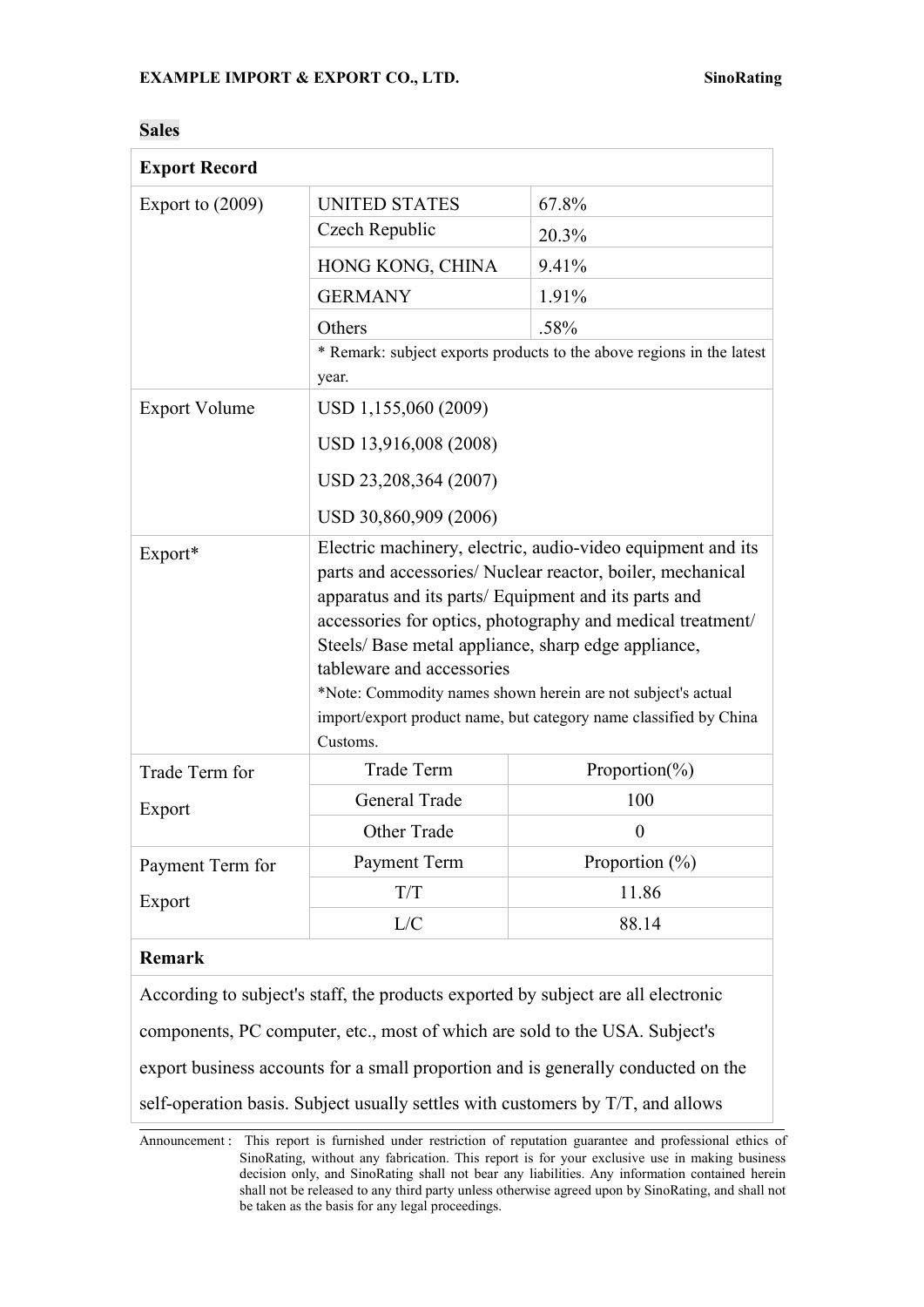them to make payment after the receipt of goods.

Subject's staff confirmed the import & export volume in the report, and stated that its sales in 2009 dropped greatly due to the influence by the financial crisis, but its sales would turn better in 2010.

| <b>Import Record</b> |                                                                                  |        |
|----------------------|----------------------------------------------------------------------------------|--------|
| Import from (2009)   | <b>CHINA</b>                                                                     | 63.54% |
|                      | <b>UNITED STATES</b>                                                             | 5.8%   |
|                      | HONG KONG, CHINA                                                                 | 5.61%  |
|                      | <b>SINGAPORE</b>                                                                 | 4.42%  |
|                      | <b>SOUTH KOREA</b>                                                               | 4.35%  |
|                      | <b>JAPAN</b>                                                                     | 4.31%  |
|                      | Others                                                                           | 3.39%  |
|                      | <b>Taiwan Province</b>                                                           | 2.85%  |
|                      | <b>GERMANY</b>                                                                   | 2.63%  |
|                      | <b>VIETNAM</b>                                                                   | 2.09%  |
|                      | <b>PHILIPPINES</b>                                                               | 1.01%  |
|                      | * Remark: subject imports products from the above regions in<br>the latest year. |        |
| <b>Import Volume</b> | USD 94,551,748 (2009)                                                            |        |
|                      | USD 152,762,513 (2008)                                                           |        |
|                      | USD 190,315,064 (2007)                                                           |        |
|                      | USD 168,689,989 (2006)                                                           |        |
| Import*              | Electric machinery, electric, audio-video equipment and                          |        |
|                      | its parts and accessories/ Nuclear reactor, boiler,                              |        |
|                      | mechanical apparatus and its parts/ Equipment and its                            |        |
|                      | parts and accessories for optics, photography and                                |        |
|                      | medical treatment/ Steels/ Base metal appliance, sharp                           |        |
|                      | edge appliance, tableware and accessories                                        |        |

#### **Purchase**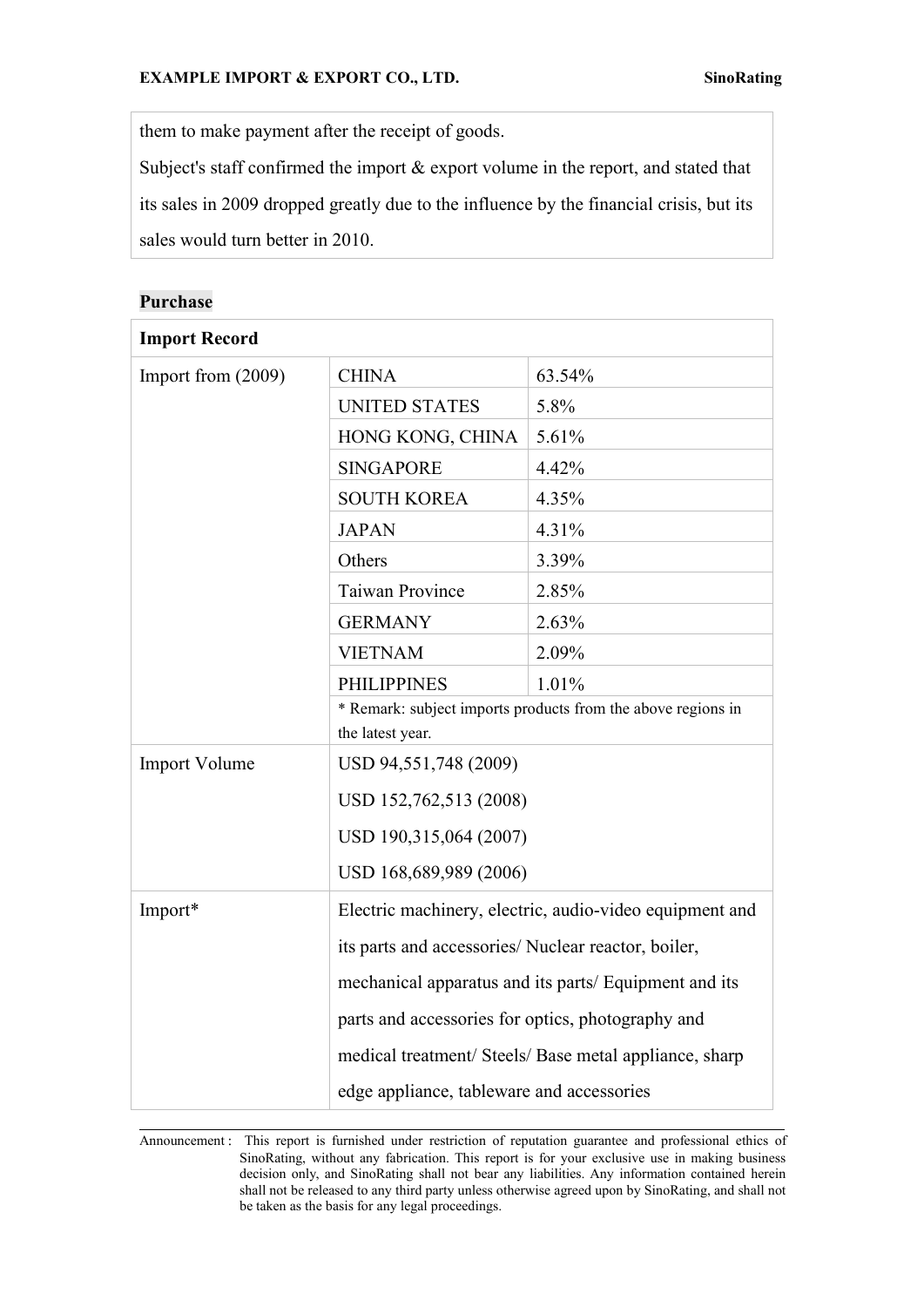|                       | *Note: Commodity names shown herein are not subject's actual |                    |
|-----------------------|--------------------------------------------------------------|--------------------|
|                       | import/export product name, but category name classified by  |                    |
|                       | China Customs.                                               |                    |
| Trade Term for Import | Trade Term                                                   | Proportion( $\%$ ) |
|                       | General Trade                                                | 100                |
|                       | Other Trade                                                  |                    |

# **Remark**

According to subject's staff, as for its import business either on the self-operation basis or on the commission basis, its foreign suppliers are all appointed by its customers directly. At present, the products imported by subject are mainly electronic components, electronic equipment, electromechanical equipment and server. Subject usually advances from domestic customers, and then pays to foreign suppliers in the manner of T/T.

#### **Premises**

| <b>Operating Space</b> | 300 square meters        |
|------------------------|--------------------------|
| Owned/Rented           | Rented                   |
| Location               | Main Commercial District |

#### **Employees**

| <b>Total Employees</b> | $\overline{\phantom{a}}$ |
|------------------------|--------------------------|
|------------------------|--------------------------|

| <b>PAYMENT RECORDS</b> |                        |
|------------------------|------------------------|
| Date                   | 2010-04-09             |
| Comment                | Prompt                 |
| Payment Term           | T/T Remittance 60 days |
| Relationship           | 3 years                |
| Supply                 | Computer               |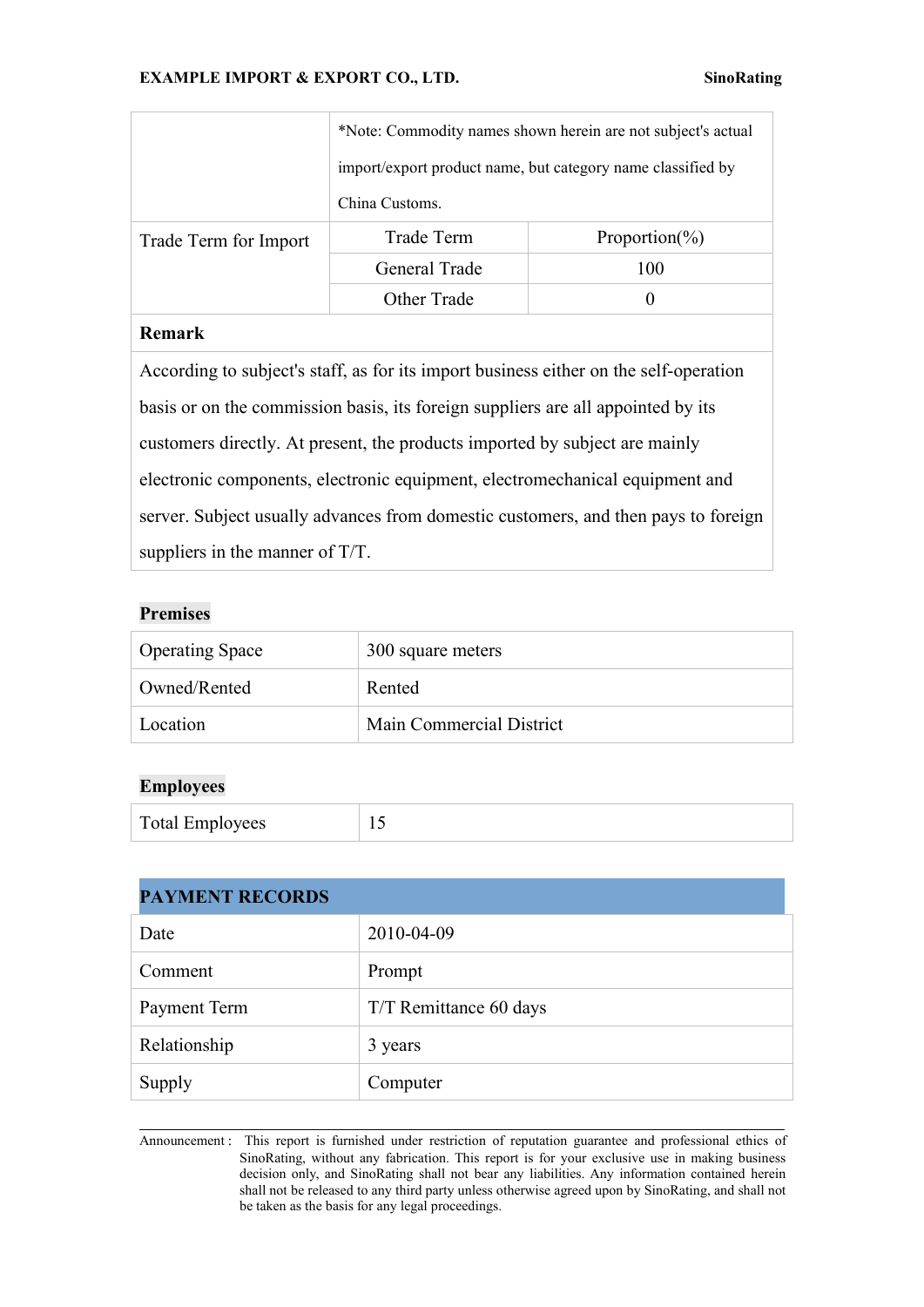According to Sales Manager from the company, the company has kept business relation with subject since the company commenced formal production in 2006. The company exports its computers through subject. Their business amount hit about USD1.5 million in 2007, and rose to some extent in 2008. Since 2008, the credit term granted by the company to subject has been prolonged from 30 days to 60 days. Subject has maintained very good payment record.

# **AFFILIATE INFOMATION**

| SinoRating Ref. Number | CHN001194896                             |  |
|------------------------|------------------------------------------|--|
| Company Name           | EXAMPLE - ZHIQIN (BEIJING) INTERNATIONAL |  |
|                        | FREIGHT FORWARDING CO., LTD. (LITERAL    |  |
|                        | <b>TRANSLATION)</b>                      |  |
| Address                | ROOM 318, EXAMPLE MANSION, NO.9, NORTH   |  |
|                        | 4TH RING WEST ROAD, HAIDIAN DISTRICT,    |  |
|                        | <b>BEIJING CITY</b>                      |  |
| Postalcode             | 100080                                   |  |
| Telephone              | $(86)10-6280***$                         |  |
| Fax                    | $(86)10 - 8252$ ****                     |  |
|                        |                                          |  |

The company operates at the same address with subject and shares the same telephone exchange with subject. But the company mainly conducts domestic business and isn't involved in import & export business.

# **LITIGATION**

As of report date, no litigation record has been found against subject through our searching the website of local court, other courts and major search engines.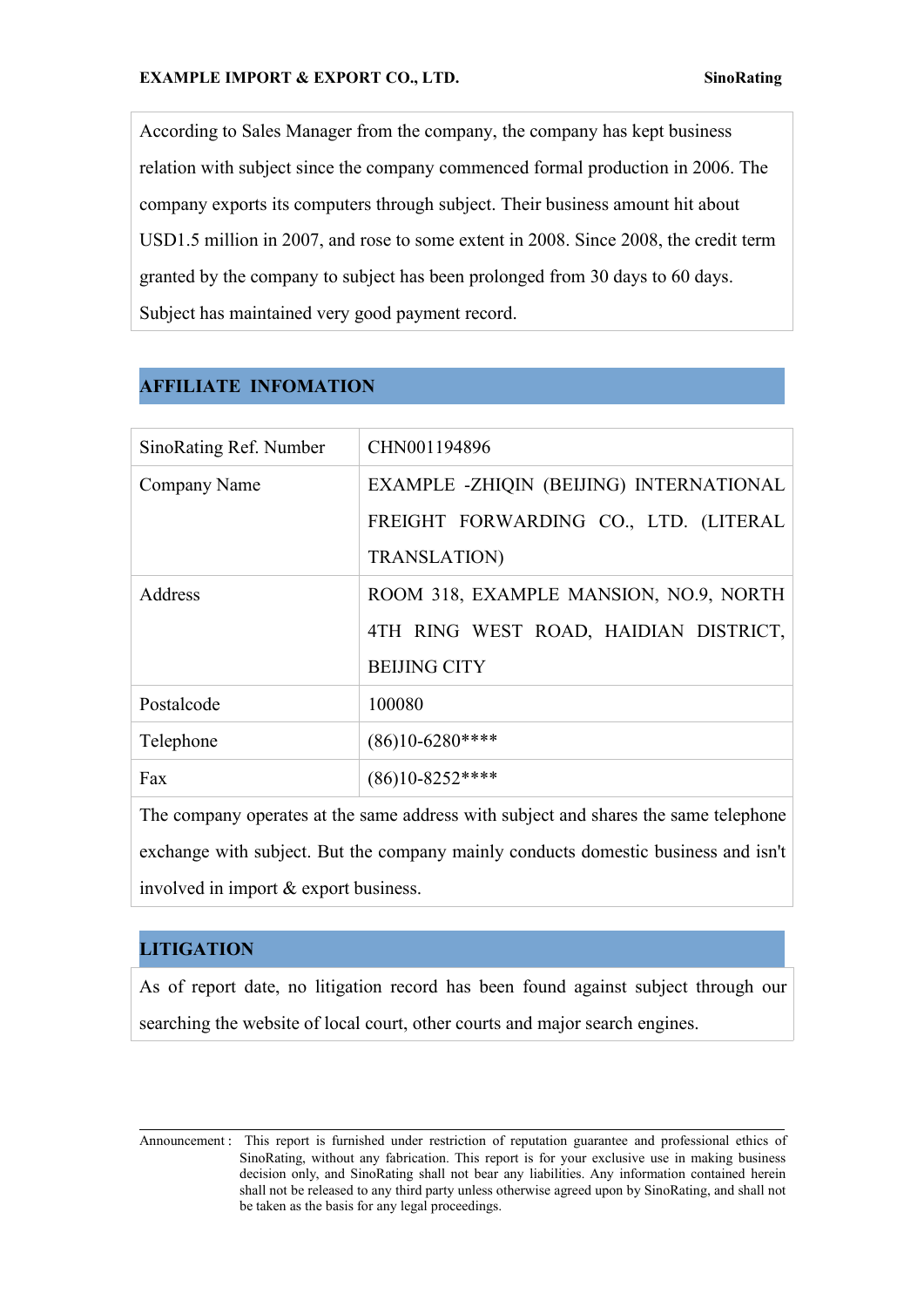## **PUBLIC INFORMATION**

As of report date, SinoRating did not find any negative information about subject.

#### **INDUSTRY ANALYSIS**

China has developed into an important electronic information product base in the world. In 2008, the sales amount of PC, including desk-top PC, notebook computer and PC server reached 32,185,000 sets, up by 15.2% year-on-year. In view of product variety, the sales amount of notebook computer hit 9,018,000 sets, up by 43.2% year-on-year, which was still the main power of driving the market. Besides, the sales amount of desk-top PC was 22,489,000 sets, up by 6.8% year-on-year with the enlarged growth rate against that in 2007. The sales amount of netbook was  $510,000$ sets in domestic market, increasing by nearly 20 times compared with that in the previous year, which is expected to become another growth point in the market. In 2008, the sales volume of notebook computer reached RMB63.55 billion, up by 27.1% year-on-year, desk-top PC RMB85.37 billion, down by 0.8% year-on-year. From January to April of 2009, software industry achieved RMB255.22 billion of sales income, up by 23.5% year-on-year. Due to the depressive global economy, the demand from overseas market has reduced, which has exerted impact on the growth rate of computer industry, especially hardware industry which relies greatly on export. In 2008, the export of computer products slipped a lot. In 2008, the export value of computer products amounted to USD78.55 billion, up by 15.5% year-on-year, with the growth rate down 34 percentage points. In response to the financial crisis, the Chinese government launched 10 measures to enlarge domestic demand in November 2008, which offers more market opportunities to the computer and software companies with proprietary intellectual property rights. Meanwhile, Ministry of Industry and Information Technology also promised policy supports for software and other industries. Nevertheless, the international financial crisis begins to encroach on

Announcement : This report is furnished under restriction of reputation guarantee and professional ethics of SinoRating, without any fabrication. This report is for your exclusive use in making business decision only, and SinoRating shall not bear any liabilities. Any information contained herein shall not be released to any third party unless otherwise agreed upon by SinoRating, and shall not be taken as the basis for any legal proceedings.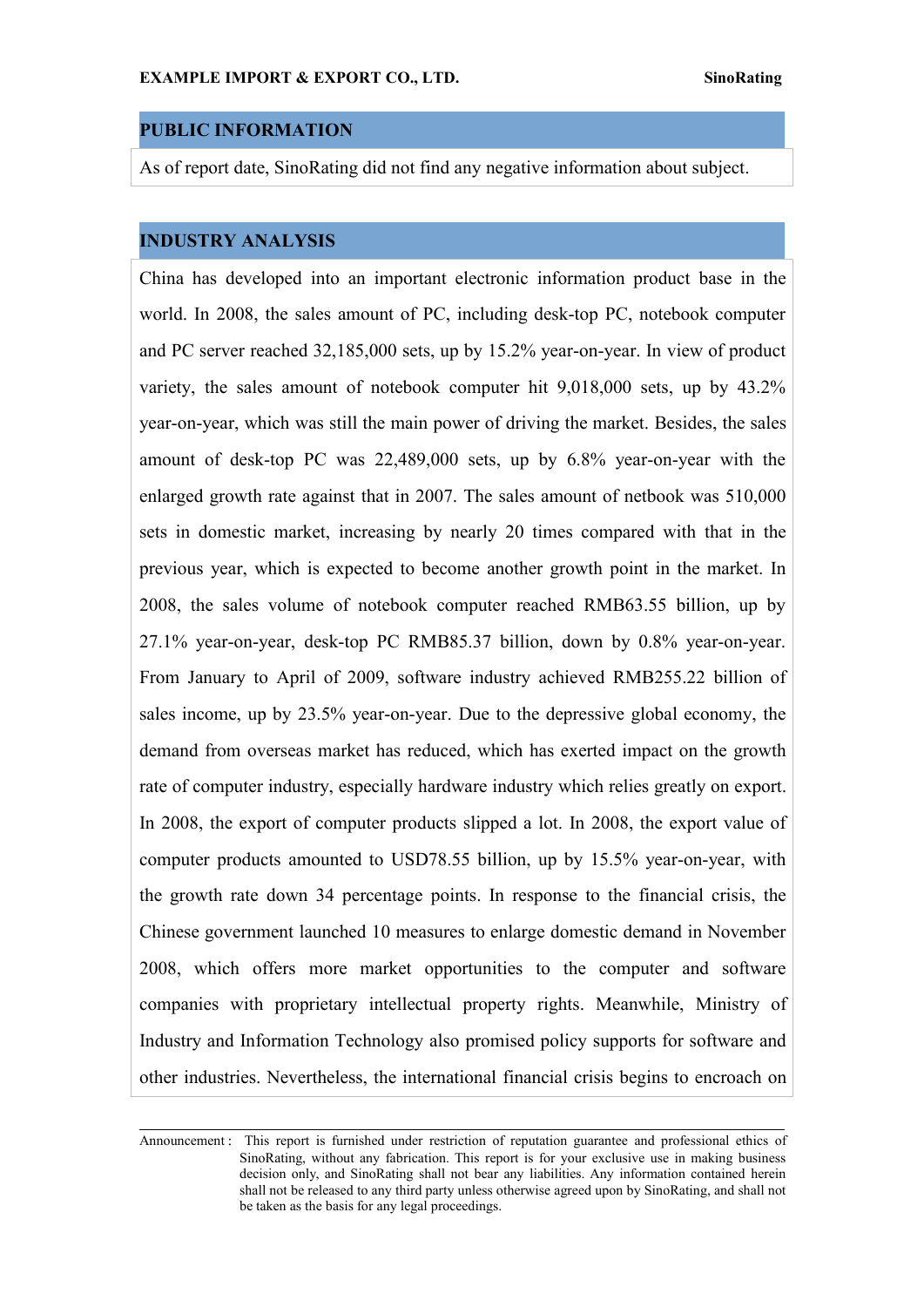the Chinese market, so enterprises generally reduce IT expenses, particularly the purchasing power of small-and-medium-sized enterprises which have been keeping relatively high growth rate declines obviously. In consumption market, the purchasing power also shows a downward trend. The market is suppressed by more and more prudent consumer behavior.

#### **SINORATING SUMMARY**

#### **Historical Development**

Subject was registered with Beijing City Haidian District Administration for Industry & Commerce on June 12, 1997. It is a limited liability company invested by Example Logistics (China) Co., Ltd., Example Holdings Ltd. and Beijing Example Information Technology Co., Ltd. (literal translation) with the registered capital of RMB11.76 million.

#### **Current Operating Status**

Subject is principally engaged in import and export of electronic components on the self-operation and commission basis. At present, its export business is conducted on the self-operation basis and accounts for a small proportion, while its import business is conducted on the self-operation and commission basis. As for import business either on the self-operation basis or on the commission basis, its foreign suppliers are all appointed by its customers directly. Due to the indirect influence by the financial crisis, subject's business amount in 2009 dropped obviously.

#### **Financial Analysis**

The analysis on subject's financial information for 2009 shows that its liquidity ratios were relatively low, and quick ratio dropped to some extent compared with that in 2008, indicating slightly small working capital and comparatively weak short-term solvency; its debts to total assets ratio dropped slightly against that in 2008, but was still at a relatively high level, reflecting unsound financial security and long-term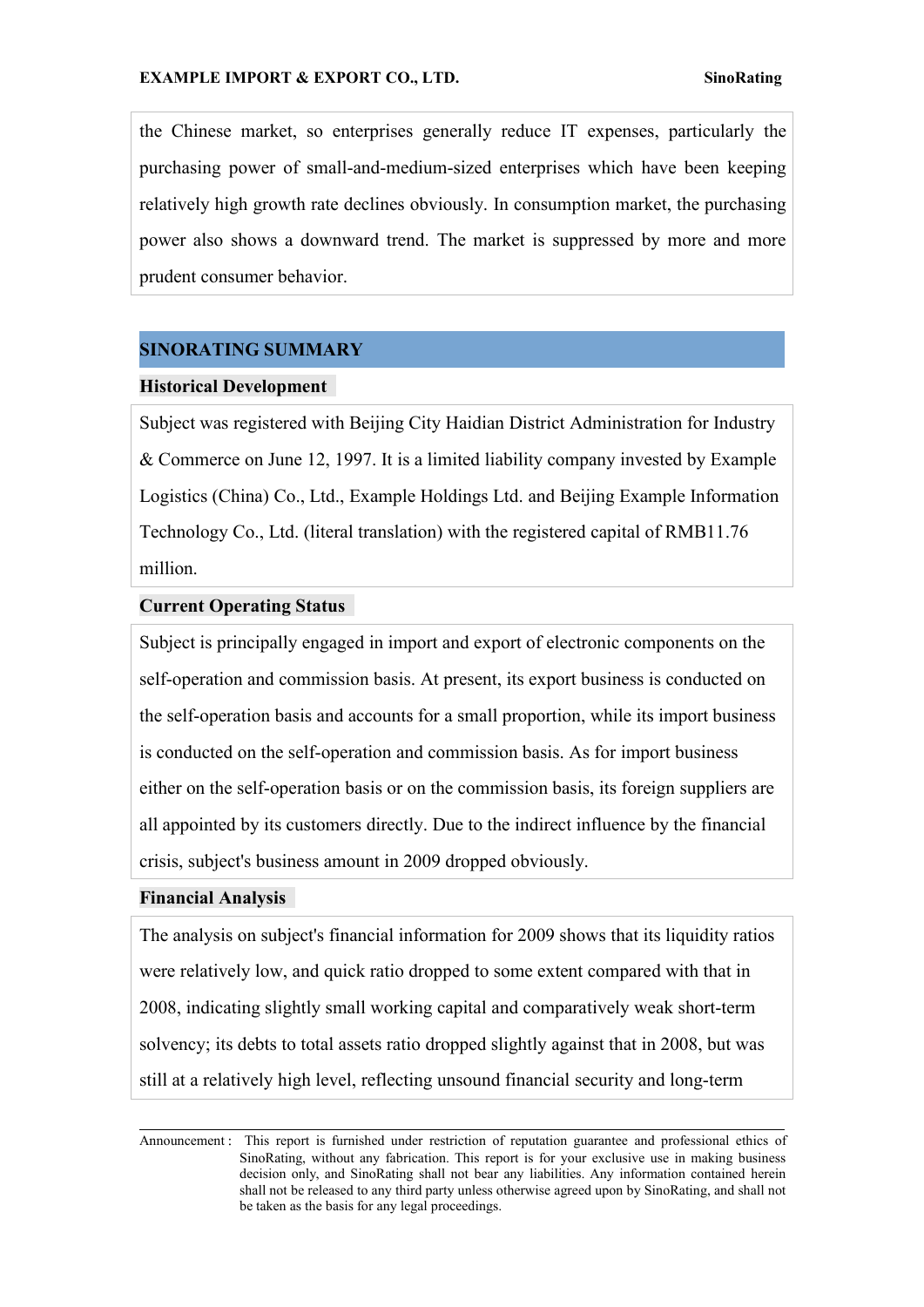solvency; its accounts receivable collection period and accounts payable payment period were slightly long, and its accounts payable payment period in 2009 lengthened obviously compared with that in 2008, demonstrating fairly weak operating capacity; its sales was rather big on the whole, but dropped by about 15.5% in 2009 against that in 2008, revealing that its business scale shrank; meanwhile, its profit margin was slightly low, denoting somewhat weak profitability.

#### **Credit Status**

The banks, suppliers and other third party interviewed by SinoRating made a good comment on subject's credit standing.

Generally speaking, subject's business amount declines. Meanwhile, with unsound profitability and slightly tense working capital, subject shows an unstable development trend.

――――――――――――――Turn the Page―――――――――――――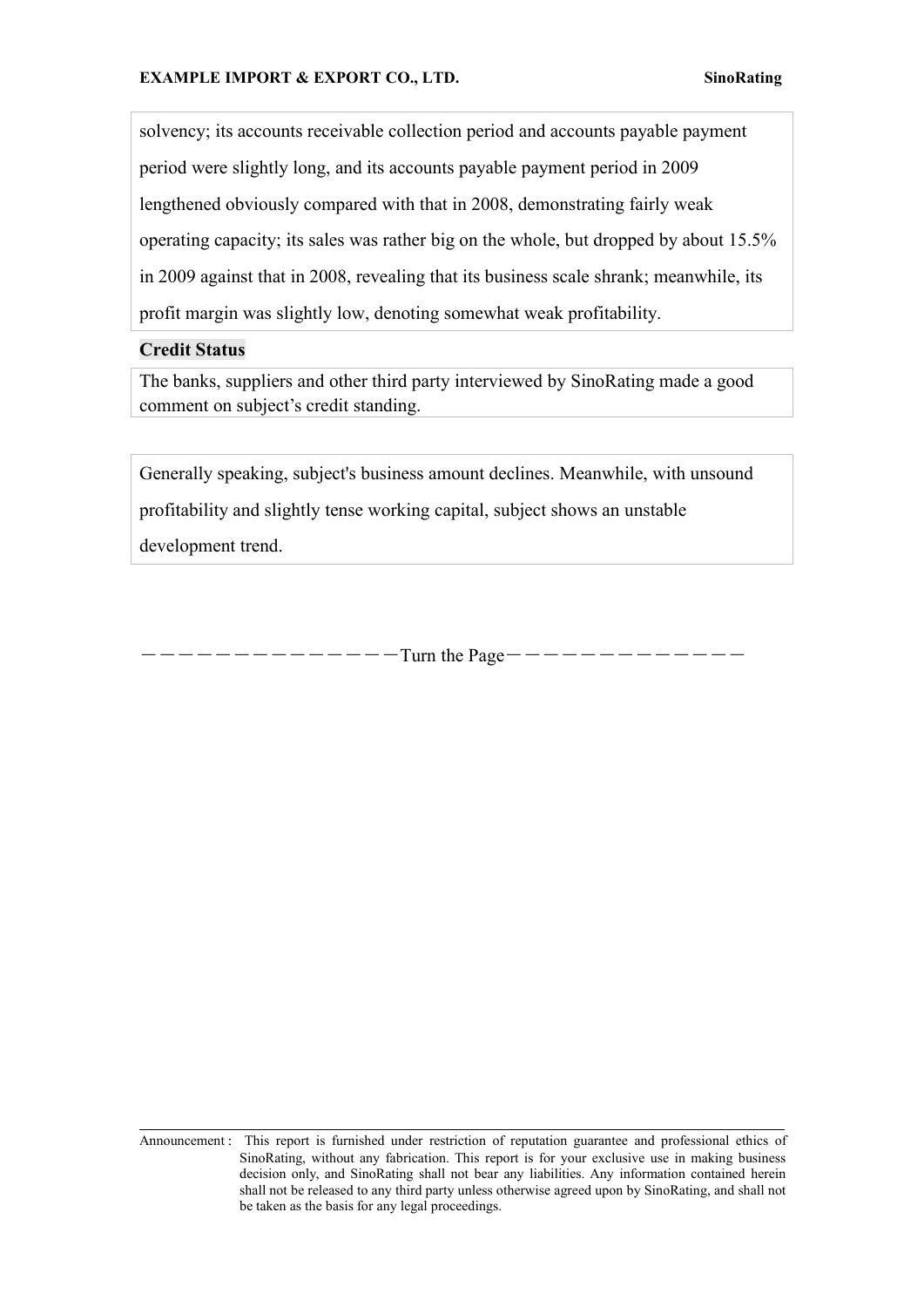# **SINORATING CREDIT RATING**

### **Rating Result**

| Rating Symbol | Definition                                                          | Default Rate(%)    |
|---------------|---------------------------------------------------------------------|--------------------|
| <b>AAA</b>    | Very strong strength, very high resistance to                       | $0 - 0.17$         |
|               | risk, excellent credit status                                       |                    |
| AA            | Strong strength, high resistance to risk, good                      | $0.17 - 0.72$      |
|               | credit status                                                       |                    |
| A             | Relatively strong strength, relatively high                         | $0.72 \sim 1.16$   |
|               | resistance to risk, normal credit status                            |                    |
| <b>BBB</b>    | Average strength, average resistance to risk,                       | $1.16 \sim 2.35$   |
|               | acceptable credit status                                            |                    |
| <b>BB</b>     | Below-the-average strength, below-the-average                       | $2.35 \sim 3.99$   |
|               | resistance to risk, less acceptable credit status                   |                    |
| $\bf{B}$      | Relatively weak strength, relatively low                            | $3.99 - 6.10$      |
|               | resistance to risk, passable credit status                          |                    |
| <b>CCC</b>    | Weak strength, low resistance to risk, relatively                   | $6.10 \sim 10.14$  |
|               | poor credit status                                                  |                    |
| CC            | Very weak strength, very low resistance to risk,                    | $10.14 \sim 13.44$ |
|               | poor credit status                                                  |                    |
| $\mathcal{C}$ | On the verge of bankruptcy, basically                               | >13.44             |
|               | discredited                                                         |                    |
| <b>NR</b>     | Subject is not rated because it is established for no more than one |                    |
|               | year or it goes out of business or information is not enough        |                    |

# **Principal Consulting Index and Weight of Credit Rating**

| <b>Rating Factors</b> | Weight |
|-----------------------|--------|
|                       |        |